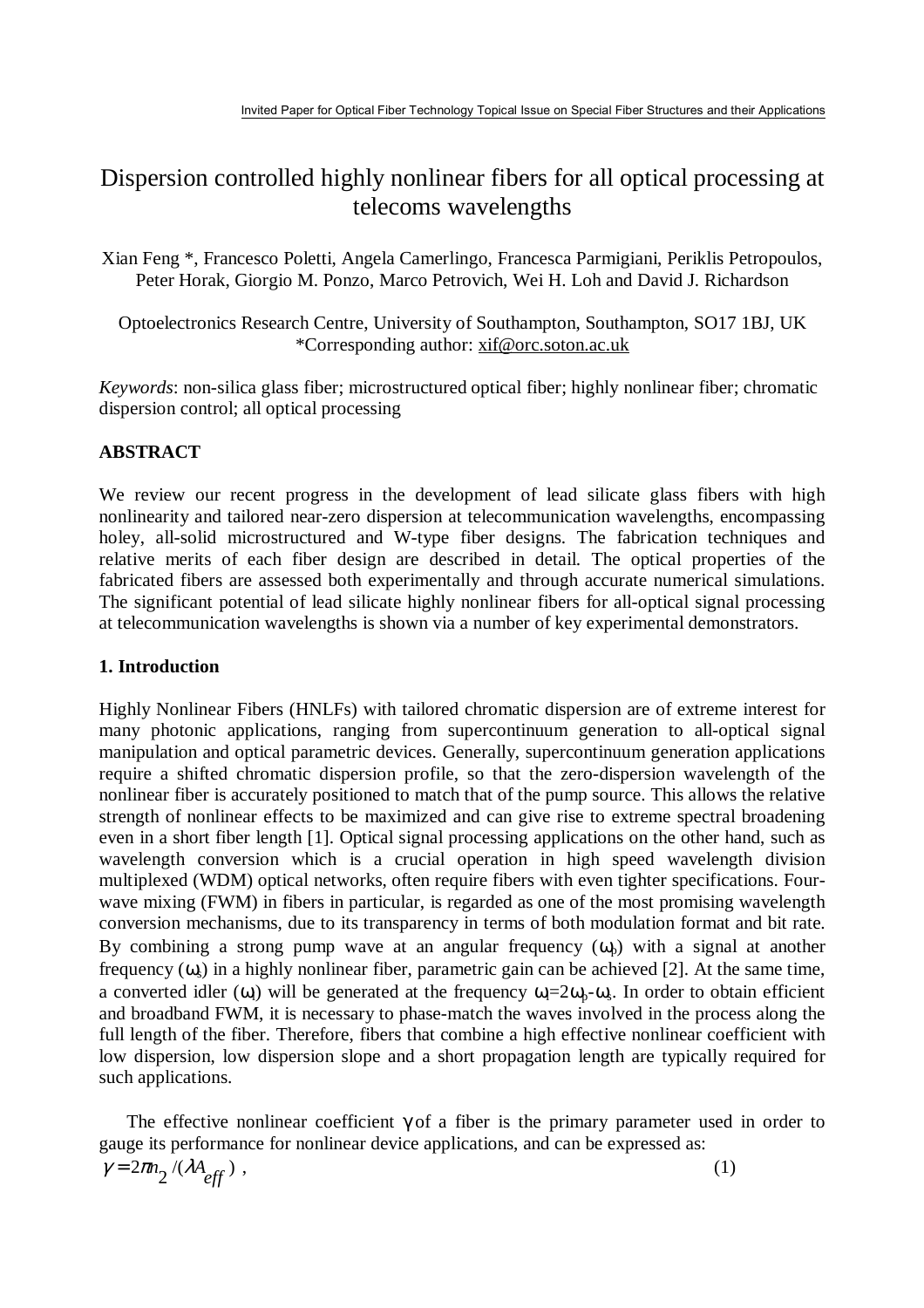where  $\lambda$  is the wavelength of light, A<sub>eff</sub> is the effective mode area, and n<sub>2</sub> is the nonlinear refractive index of the glass, respectively. According to Eq.(1), a high nonlinearity  $\gamma$  can be achieved by choosing a high  $n_2$  glass as the host material and/or by targeting the smallest possible effective mode area  $A<sub>eff</sub>$  (which is typically obtained in a wavelength-sized fiber core with sufficiently large index contrast with the cladding). The second key optical property of a fiber is its dispersion profile, which characterizes the wavelength dependence of the group velocity of the guided mode. The total dispersion (D) of a fiber can be expressed, to very good approximation, as the sum of the material dispersion  $(D_m)$  (see Fig.1(a)) and the waveguide dispersion (D<sub>w</sub>), i.e.,  $D = D_m + D_w$ . For many parametric-based telecommunications devices one would ideally like to design the waveguide dispersion in such a way that it exactly compensates the material dispersion over a broad spectral range, to generate a perfect dispersionless fiber, as schematically shown in Fig.1(b). Although a wideband dispersion-less behavior is extremely challenging to achieve in practice, broadband, near-zero dispersion profiles have been obtained by exploiting the novel holey or microstructured fiber designs discussed here.



**Fig. 1.** (a) Schematic example of the material dispersion of an optical glass; the wavelength scale shown would normally span over several 100s of nanometers. (b) Ideal waveguide dispersion  $(D_w = -D_m)$  for achieving a flat and near-zero dispersion profile over a broad wavelength range.

In this work, we review our progress towards the design and fabrication of a highly nonlinear dispersion-flattened optical fiber based on high-index lead silicate glass and designed for operation at around 1.55µm. Material aspects are discussed as well as the relative merits of various optimized fibers. The first promising results on the use of our fibers in short-length fiber based nonlinear devices for all optical processing will also be discussed.

#### **2. Structure and material aspects for dispersion-tailored highly nonlinear fibers**

#### *2.1 Fiber structures*

Over the past decade and a half [3, 4], single-material holey fibers (HFs), often also referred to as photonic crystal fibers (PCFs) or microstructured optical fibers (MOFs), have attained considerable technological maturity. These fibers open up the possibility for much higher nonlinearity and better flexibility for dispersion control than is possible using conventional fiber technology, particularly for realizing flat, near-zero dispersion profiles over a broad wavelength range. HFs exploit the large index contrast between air and glass, while taking full advantage of the design flexibility of wavelength-scale features in their 'holey' or microstructured cladding.

Fig.2 shows the schematics of four types of typical index-guided nonlinear optical fibers: (a) HF with an air-suspended core (ASC), (b) HF with a complex two dimensional (2D) microstructured cladding, and (c) MOF with an all-solid one-dimensional (1D) microstructured cladding. The fourth design (Fig.2d) is not typically classified as a MOF and comprises a W-type step-index profile with high index-contrast; this design is quite common in the development of germanium-doped silica highly nonlinear fibers. In the following sections the fiber design, fabrication techniques and fiber characterization will be discussed in detail for each fiber type. Some key applications achieved with these fibers will also be discussed.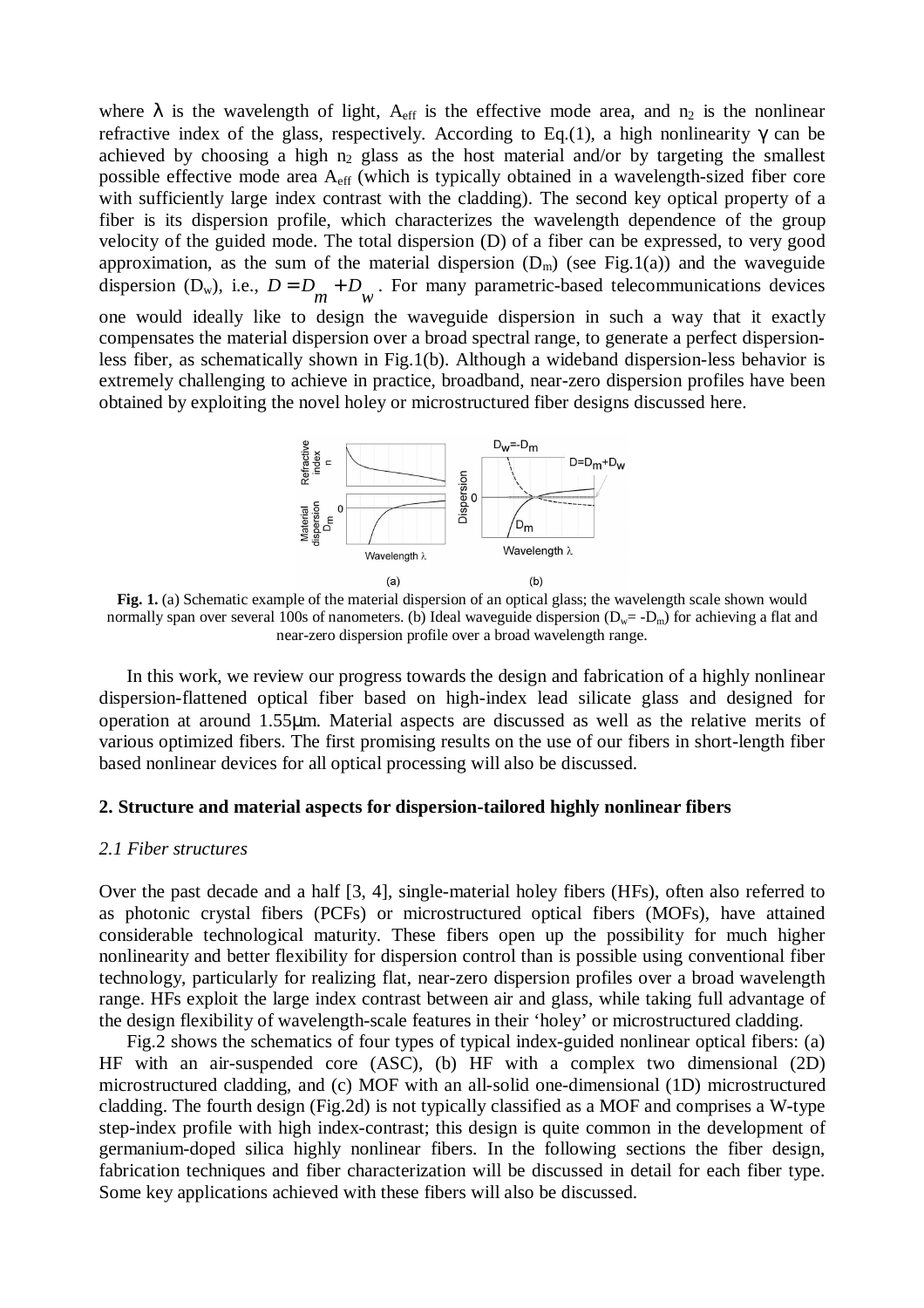

**Fig. 2.** (a) ASC HF; (b) HF with complex two dimensional (2D) microstructured cladding; (c) all-solid 1D MOF; and (d) W-type step-index profile fiber with high index-contrast.

## *2.2. Fiber materials*

Eq.(1) indicates that using a glass with high  $n_2$  [5,6] will result in a higher fiber effective nonlinearity, γ. According to material chemistry, the linear refractive index, n, and the nonlinear refractive index,  $n_2$ , of a dielectric material are both attributed to the polarizability and the hyperpolarizability of the constituent chemical ions [7-9]. Thus glasses consisting of ions with heavy atomic weight and/or large ionic radii will generally exhibit high values of n and  $n_2$ . Fig. 3 illustrates the relation between n and  $n_2$  of various optical glasses, including fluoride glasses, silica, lead silicate glasses, tellurite glasses, other heavy metal oxide (HMO) glasses, and chalcogenide glasses. It can be seen that the nonlinear refractive index  $n_2$  increases with the linear refractive index n, in agreement with the empirical prediction of Miller's rule: the nonlinear optical response of a material is related to its linear response. In particular, high-index HMO glasses and chalcogenide glasses (based on S, Se, and Te) possess a nonlinear refractive index,  $n_2$ , which is 1-3 orders of magnitude higher than silica glass  $(2.5 \times 10^{-20} \text{ m}^2/\text{W})$ . This indicates that by choosing a high-index glass as the host material for a nonlinear fiber, the fiber nonlinearity γ can be enhanced by 1-3 orders of magnitude. In addition, glasses of higher refractive indices have higher glass/air index contrast, thus allowing for better mode confinement in the core and smaller effective areas to be achieved. Consequently, the maximum nonlinearity γ of a holey fiber based on a high-index glass can be as high as  $10^3$ - $10^5$  times higher than conventional silica fibers. The use of such fibers opens up the possibility for extremely efficient and compact nonlinear fiber devices with meter and sub-meter lengths.



**Fig. 3.** Relation between the linear (n) and nonlinear refractive index  $(n_2)$  of various optical glasses

# *2.3 Understanding refractive index and material dispersion of optical glass*

When an electromagnetic wave at optical frequencies interacts with the bound electrons of a dielectric medium, such as a glass, the linear response of the medium in general depends on the optical frequency, ω. This effect, often referred to as chromatic dispersion of the dielectric material, is characterized by a frequency- (or wavelength-) dependent refractive index, n(ω) (or  $n(\lambda)$ ). On a fundamental level, the origin of chromatic dispersion is related to the characteristic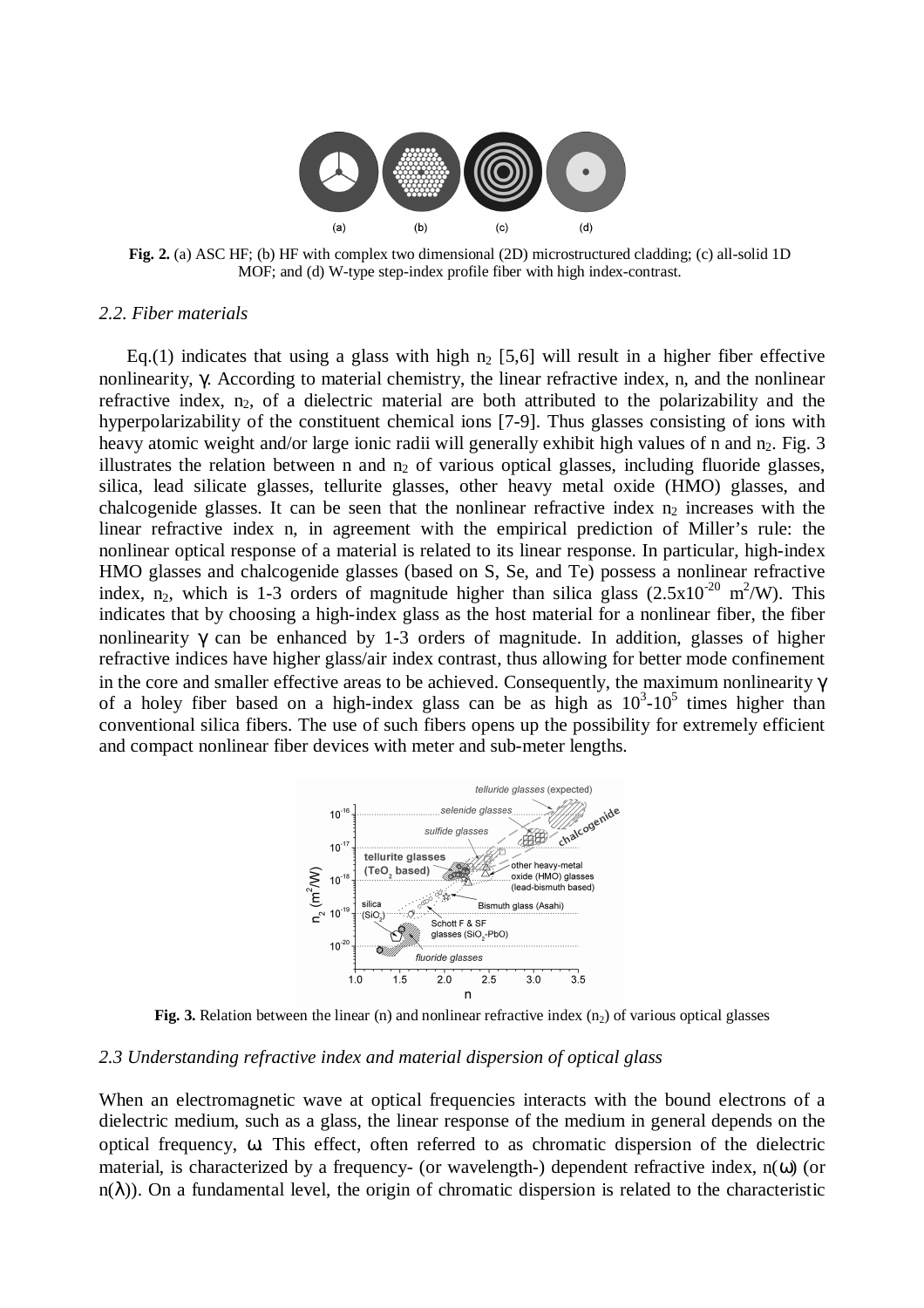resonance frequencies at which the medium absorbs the electromagnetic radiation through oscillations of bound electrons. At wavelengths far from these resonances, the refractive index can be approximately expressed by the well-known Sellmeier equation [10]:

$$
n^{2}(\varpi) = 1 + \sum_{i=1}^{m} \frac{B_{i} \varpi_{i}^{2}}{\varpi_{i}^{2} - \varpi^{2}} , \qquad (2)
$$

where  $\omega_i$  is the resonance frequency and  $B_i$  is the strength of i-th resonance. In practice, it is very difficult to precisely determine all the resonant frequencies, and an approximate model is often used, which is based on an average electronic absorption bandgap and an average lattice absorption bandgap. This leads to the simplified two-pole Sellmeier equation [10]:

$$
n^{2}(\varpi) = 1 + \frac{B_{1}\varpi_{1}^{2}}{\varpi_{1}^{2} - \varpi^{2}} + \frac{B_{2}\varpi_{2}^{2}}{\varpi_{2}^{2} - \varpi^{2}} , \tag{3}
$$

where  $\omega_1$  is the resonance absorption frequency of the electronic transition,  $\omega_2$  is the resonance absorption frequency of the vibration transition, and  $\omega_1$  and  $\omega_2$  typically lie in the ultraviolet (UV) and in the infrared (IR) region, respectively.  $B_1$  and  $B_2$  are the corresponding resonance strengths. Eq. (3) can be formulated as a function of the wavelength λ:

$$
n^{2}(\lambda) = A + \frac{B\lambda^{2}}{\lambda^{2} - \lambda_{1}^{2}} + \frac{C\lambda^{2}}{\lambda^{2} - \lambda_{2}^{2}} ,
$$
\n(4)

where  $\lambda_1$  and  $\lambda_2$  are the absorption wavelengths in the UV and IR regions, respectively; A, B, C are the constants concerned with the absorption strength, and  $\lambda_{1,2} = 2\pi c/\omega_{1,2}$  [11].



**Fig. 4** Schematic dispersion curve of refractive index n( $\lambda$ ) and transmission curve T( $\lambda$ ) of a dielectric material in the optical wavelength range.

Fig.4 shows a schematic of the refractive index  $n(\lambda)$  and of the transmission  $T(\lambda)$  of a dielectric material at optical frequencies. The material dispersion is then defined as:

$$
D_m = -\frac{\lambda}{c} \cdot \frac{d^2 n(\lambda)}{d\lambda^2} \tag{5}
$$

According to Eq.(5), the wavelength of zero material dispersion,  $\lambda_0$ , falls at the inflection point of  $n(\lambda)$ , indicated by the circle in Fig.4. From the viewpoint of material science, the position of  $\lambda_0$  is determined by the combined effect of both the average electronic absorption bandgap and the average lattice absorption bandgap, as modeled by the two-pole Sellmeier equation, Eq.(4). Table 1 shows a summary of  $\lambda_0$ ,  $\lambda_1$  and  $\lambda_2$  for various optical glasses. It is clear that the position of  $\lambda_0$  depends on the positions of the resonance peaks in the UV and the IR,  $\lambda_1$  and  $\lambda_2$ , as well as on the refractive index. For most high-index, high-nonlinearity glasses such as lead/bismuth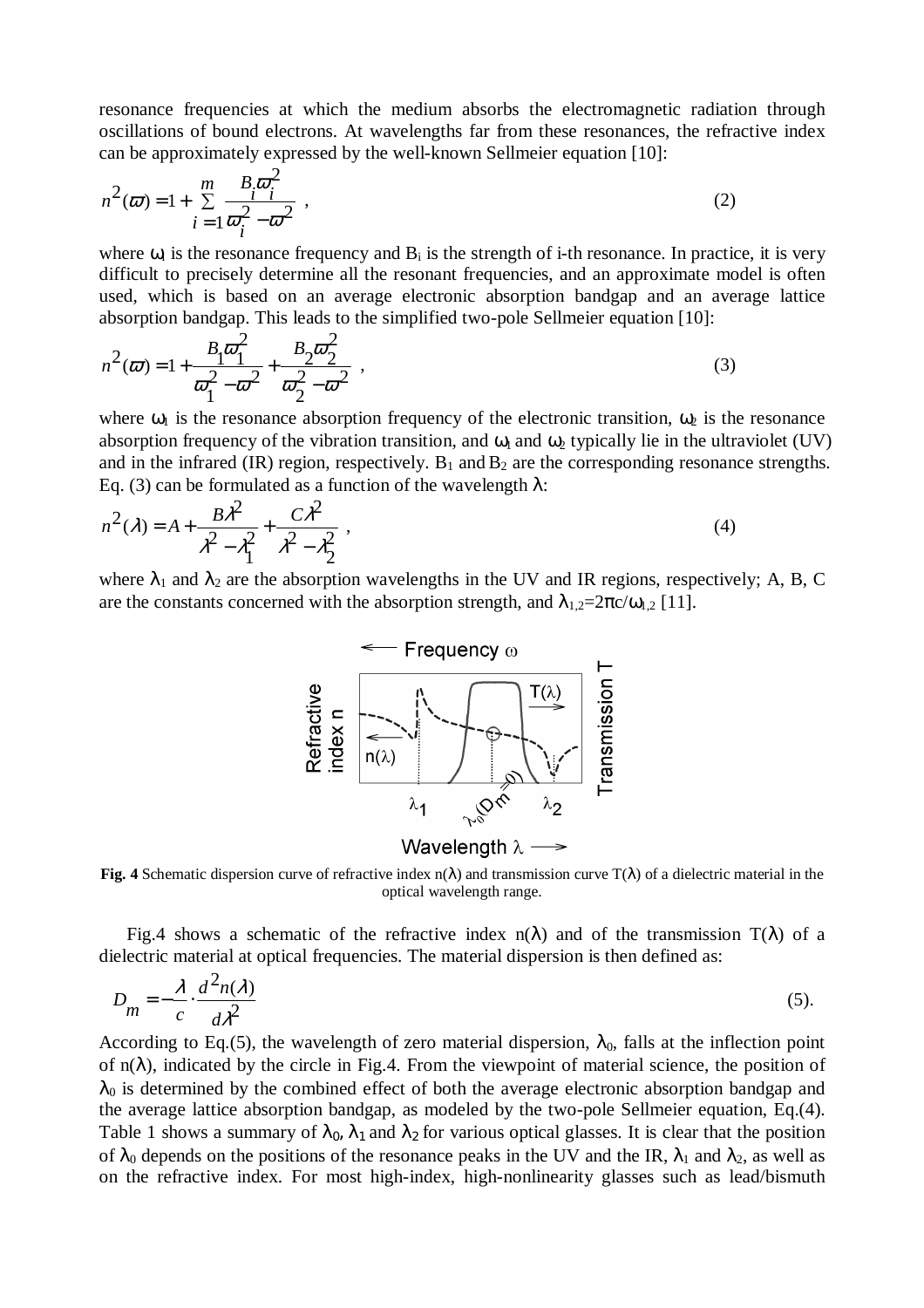silicate glasses (HMO,  $SiO<sub>2</sub>$  based) and pure HMO glasses (non- $SiO<sub>2</sub>$  based), including tellurite (TeO<sub>2</sub> based), germanate (GeO<sub>2</sub> based) and gallate (Ga<sub>2</sub>O<sub>3</sub> based), the zero dispersion wavelength,  $\lambda_0$ , typically falls between 2 and 3µm. The material dispersion of such glasses at 1.55µm is therefore always large and normal. An optical fiber with a flat and near-zero dispersion profile in the 'extended' telecommunication window (1.3-1.7µm) requires a significant amount of waveguide dispersion to compensate for the material dispersion, which can only be achieved with a high index contrast between the fiber core and the cladding.

|                                    | <b>Glass</b>                                                             | $\lambda_1$            | $\lambda_0$         | $\lambda_{2}$  | <b>References</b> |
|------------------------------------|--------------------------------------------------------------------------|------------------------|---------------------|----------------|-------------------|
| Low refractive<br>index<br>(n<1.7) | Silica                                                                   | $\langle$ ~0.2 $\mu$ m | $1.27 \mu m$        | $<5 \mu m$     | $[12]$            |
|                                    | Fluoride                                                                 | $\langle$ ~0.2 $\mu$ m | $1.5 - 1.7$ $\mu$ m | $5 - 10 \mu m$ | $[13]$            |
| High refractive<br>index $(n>1.7)$ | HMO-silicate                                                             | $0.3 - 0.4 \mu m$      | $\sim$ 2 $\mu$ m    | $<$ 5 $\mu$ m  | $[14]$            |
|                                    | HMO non-<br>silicate glass:<br>e.g., tellurite,<br>germanate,<br>gallate | $0.3 - 0.7 \mu m$      | $2-3\mu m$          | $5 - 10 \mu m$ | [15, 16]          |
|                                    | Chalcogenide                                                             | $0.6 - 0.9 \mu m$      | $5-7 \mu m$         | $>10 \mu m$    | $[13]$            |

**Table 1** Summary of  $\lambda_0$  of various types of optical glass

# *2.4 Properties of selected commercial high-index lead silicate glasses*

In this work we focus on lead-silicate glasses, which represent an attractive family of glasses due to their superior thermal and crystallization stability and less steep viscosity-temperature characteristic curves as compared to most compound glass alternatives [17]. In particular, we employ three commercially available lead silicate glasses, Schott SF57, SF6, and LLF1, to fabricate various HNLFs with tailored dispersion at telecommunication wavelengths. Table 2 shows the basic thermal and optical properties of these three glasses. In particular, it can be seen that SF57 and SF6 glasses have high nonlinear indices  $n_2$  of  $41x10^{-20}$  and  $22x10^{-20}$  m<sup>2</sup>/W, respectively.

|             | Glass transition<br>temperature, $T_g$ | Softening Point, $T_{10}^{7.6}$ | $\lambda_0$<br>$(\mu m)$ | Refractive<br>index n<br>$(at 1.55 \mu m)$ | Nonlinear<br>refractive<br>index $n_2$<br>$(m^2/W)$ |
|-------------|----------------------------------------|---------------------------------|--------------------------|--------------------------------------------|-----------------------------------------------------|
| Schott SF57 | 414                                    | 519                             | 1.97                     | .80                                        | $41x10^{-20}$                                       |
| Schott SF6  | 423                                    | 538                             | 1.93                     | 1.76                                       | $22x10^{-20}$                                       |
| Schott LLF1 | 415                                    | 628                             | 1.54                     | .53                                        | $6x10^{-20}$                                        |

**Table 2** Summary of basic physical properties of SF57, SF6 and LLF1 glasses [14, 18, 19].

The glass viscosity is paramount for every thermal engineering step involved in the fiber fabrication, e.g. preform fabrication and/or fiber drawing. Fig.5 shows the viscosity curves of Schott SF57, LLF1, and SF6 glasses measured using the parallel plate method [6]. Note that the temperature corresponding to the viscosity of  $10^{7.6}$  poise,  $T_{10}^{7.6}$  (shown in Table 2), is the glass softening temperature, around which glass extrusion can be performed. As will be demonstrated in the following, despite the large difference in viscosity between these glasses at any given temperature, we have consistently been able to draw different combinations of them into fibers.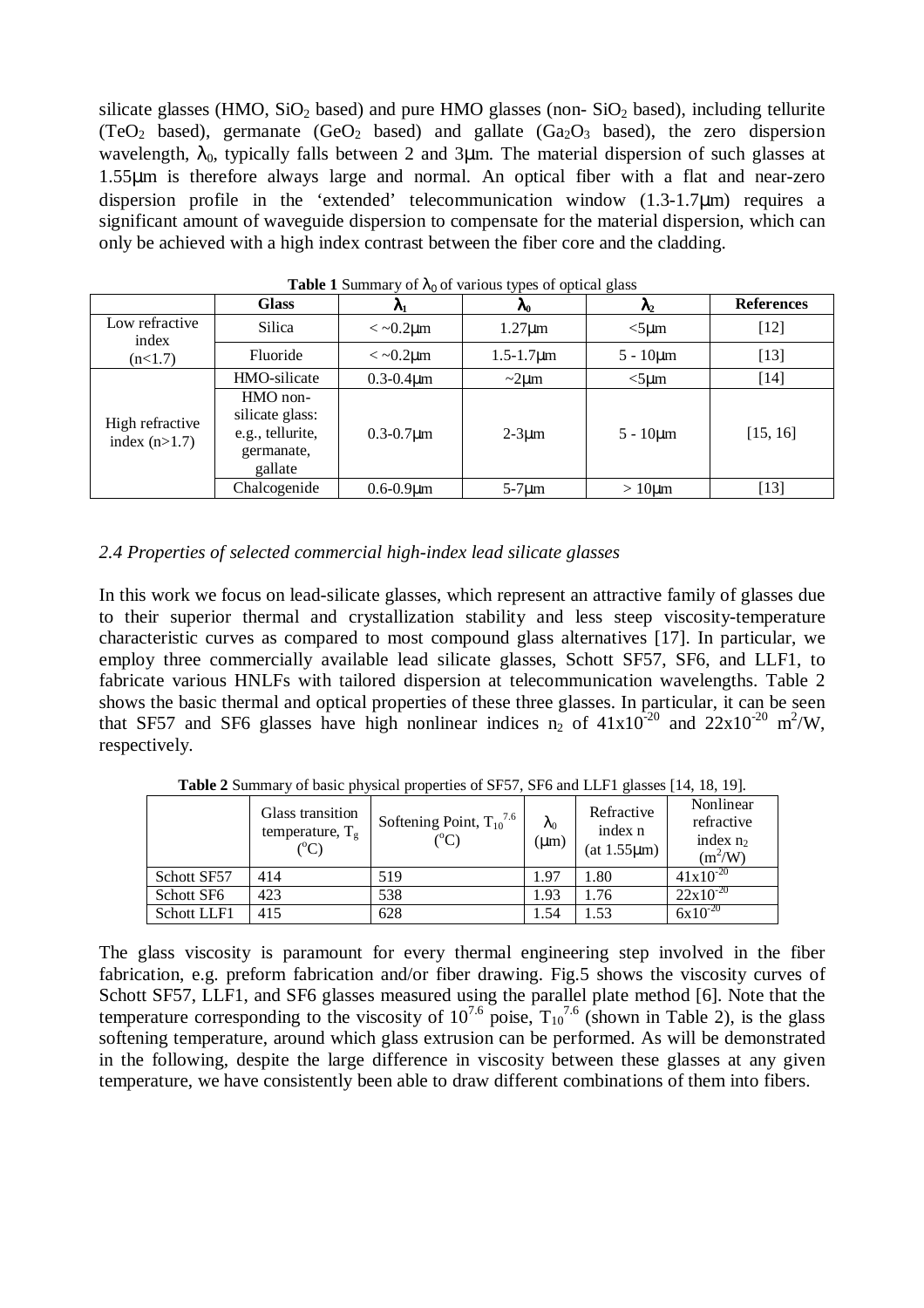

**Fig. 5.** Measured viscosity curves of Schott SF57, LLF1, and SF6 glasses.

### **3. Fiber design, fabrication, and characterization**

In this section we review our recent progress in developing highly nonlinear lead-silicate glass fibers, including holey fibers, all-solid 1D MOFs, and W-type index profile fibers, with flattened and near-zero dispersion profiles around 1.55µm.

# *3.1 Air-suspended core holey fiber*

A holey fiber is a single-material optical fiber where light guidance is obtained through an array of longitudinal air holes surrounding a solid glass core. Holey fiber technology can achieve high nonlinearity and tailored fiber dispersion by exploiting the large index contrast between glass and air and by engineering wavelength-scale microstructures in the fiber cladding. In particular, by suitably designing the size, shape and spacing of the air holes, the waveguide dispersion and consequently the total dispersion of the fiber can be significantly modified.

Air-suspended-core (ASC) HFs [20-24], with a small glass core that is effectively suspended in air, represent the simplest holey fiber design. Fig.6(a) shows the cross-section of a typical ASC HF comprising a small glass core supported by three long and thin spokes. The core diameter of an ASC HF, *dcore*, is defined as the diameter of the circle enclosed within the outer triangular core region; *tspoke* is the thickness of the spokes, and *lspoke* is the length of the spokes. Because the supporting spokes are much smaller in thickness and much longer in length as compared to the operational wavelength, such a HF can almost be regarded as an optical fiber with a solid glass core suspended in an air cladding. This fiber structure provides the largest possible air-filling fraction in the cladding, and therefore the largest index contrast between the core and the cladding. Hence, this particular fiber design achieves the highest numerical aperture (NA), the smallest effective mode area  $A_{\text{eff}}$ , and consequently, from Eq.(1), the highest nonlinearity  $\gamma$  [24-27]. Moreover, due to the combination of the largest possible index-contrast with a sub-wavelength-sized core diameter, the strongest waveguide dispersion can be obtained in an ASC HF, thus allowing the shortest possible zero dispersion wavelength (ZDW), which can be as far as several hundred nanometers ( $\sim$ 0.5 $\lambda$ <sub>0</sub>) away from the material ZDW  $\lambda$ <sub>0</sub>.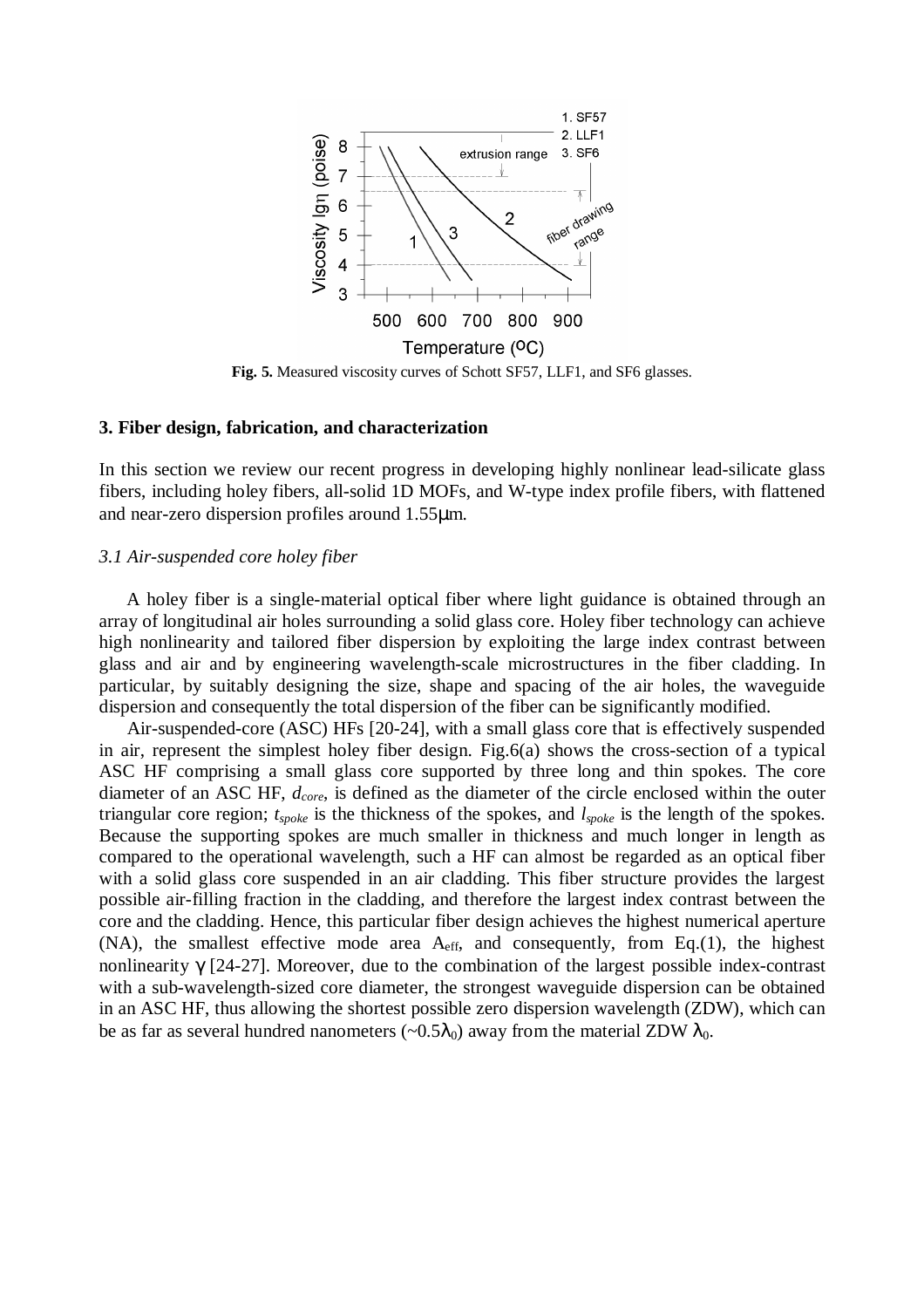

**Fig. 6.** (a) Cross-section of a typical ASC HF. (b) Calculated dispersion curves of SF57 ASC HFs with ZDW at 1.55µm.

Commercial high lead-content silicate Schott SF57 glass (SiO<sub>2</sub>-PbO, PbO >40mol.%), was selected for the fabrication of a single-material ASC-HF with ZDW at 1.55µm. As shown in the simulation results of Fig.6(b), in order to obtain a ZDW of 1.55 $\mu$ m, the core diameter d<sub>core</sub> of the ASC HF should be either 4.4µm or 0.74µm. However, the former HF is a highly multimoded fiber, which is undesirable for most applications and in particular for all-optical processing applications of telecommunication signals. In contrast, the smaller core structure achieves single mode guidance in addition to a shifted zero-dispersion wavelength within the telecom C-band (1.53 to 1.565µm) and an extremely high nonlinearity  $\gamma$ , calculated to be around 2000 W<sup>-1</sup>km<sup>-1</sup> at 1.55µm. As will be shown in the following, however, although fabrication of ASC HF with submicron core dimensions is possible, the precise position of the ZDW is extremely sensitive to the core diameter, thus posing very stringent constraints in terms of consistency of the core diameter along the fiber length, which are very challenging to meet with the current fabrication techniques.

 The following procedure is generally employed in order to fabricate a non-silica ASC HF with a submicron core diameter: (1) a structured *preform* is extruded from a glass billet; (2) the structured perform is elongated or drawn into a ~mm sized *cane*; and (3) the cane is inserted into a jacketing tube and this preform assembly is then drawn into a *fiber* with the targeted core dimension through a method very similar to the rod-in-tube technique [28]. A schematic of the fabrication technique for the extrusion of structured non-silica glass *preforms* is illustrated in Fig.7(a). First the glass billet is heated to above the glass softening temperature (519 $^{\circ}$ C for SF57). Then pressure is applied through the ram onto the glass, thereby forcing a viscous glass flow through the structured die. The structured preform is then cooled down to room temperature.

 Fig.7(b) shows an optical photograph of the cross-section of the extruded 10mm outer diameter (OD) SF57 preform. A Scanning Electron Microscopy (SEM) image, Fig.7(b) and (c), shows that the structured preform has a glass core with a diameter of 130 $\mu$ m, and three high aspect ratio supporting spokes, about 1.45mm in length and only 7µm thick.

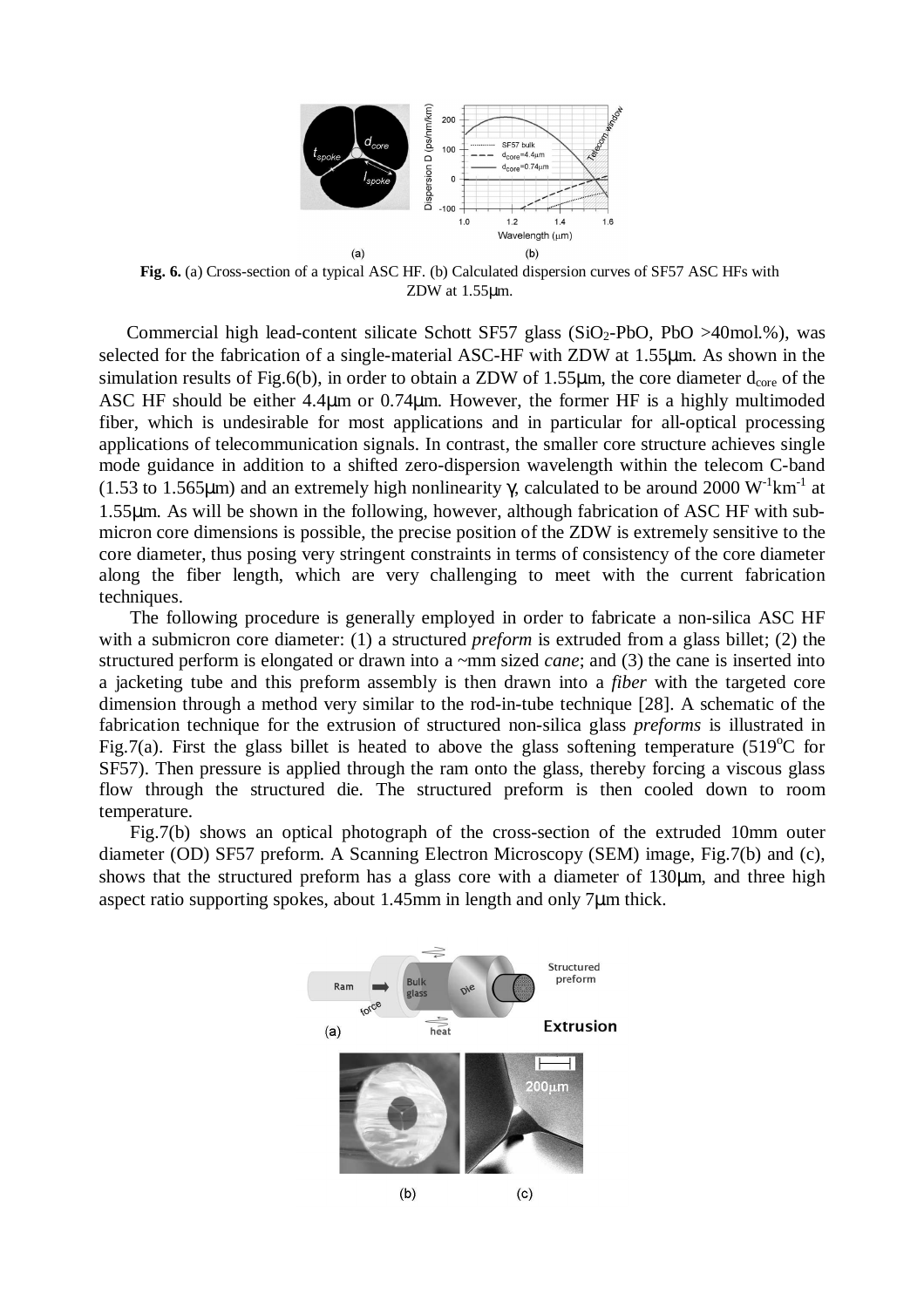**Fig. 7.** (a) Schematic of extruding a soft glass structured preform. (b) Optical photograph and (c) SEM photograph of an extruded SF57 preform with 130µm core diameter and 10mm OD.



Fig. 8. SEM photographs of SF57 ASC HF with d<sub>core</sub> of 0.74 $\mu$ m

The preform was then elongated into a small cane and inserted into a jacketing tube with suitable diameter. The ASC HF with a submicron diameter core was then drawn. Negative pressure was used during the fiber drawing in order to eliminate the gap between the structured cane and the jacket tube and avoid the presence of any interstitial holes. Fig.8 shows SEM images of the HF with a core diameter  $d_{\text{core}} = 0.74 \mu m$ . The average thickness  $t_{\text{solve}}$  and length  $l_{\text{solve}}$  of the three spokes are 0.12 $\mu$ m and 4.0 $\mu$ m, respectively.

Based on the fiber geometry obtained via high resolution SEM images, the wavelength dependent dispersion curve was calculated using full vector Finite Element Method (FEM) simulations [29]; the results are shown in Fig. 9. The ASC HF has a ZDW at 1.59µm and a dispersion slope of 0.7ps/nm<sup>2</sup>/km at 1.55 $\mu$ m. The nonlinearity  $\gamma$  of the fiber is calculated to be 1850  $W<sup>-1</sup>km<sup>-1</sup>$  at 1.55µm, close to the maximum theoretical value for SF57 HFs [23]. However, Fig.9 also confirms that the dispersion of this fiber design is extremely sensitive to the core diameter  $d_{\text{core}}$ , which is the primary parameter used to control the dispersion profile in an ASC HF. By reducing  $d_{\text{core}}$  by approximately 5%, from 0.74 $\mu$ m down to 0.70 $\mu$ m, the ZDW of the HF shifts by over 100nm from 1.55µm to 1.45µm. This observation suggests that, in order to obtain a ZDW within the C-band, the core diameter needs to be controlled with an accuracy better than 10nm.



**Fig. 9.** Calculated dispersion curves of the fabricated SF57 glass ASC HF and the calculated dispersion curves of idealized fibers with  $d_{\text{core}}$  of 0.70, 0.74 and 0.80 $\mu$ m.

It is worth noting that a significant difference is observed in Fig. 9 between the dispersion profiles calculated for an idealized ASC HF structure (see Fig.6) and the actual fabricated structure with the same core diameter  $d_{\text{core}}$  of 0.74 $\mu$ m (Fig.8). This discrepancy is due to the fact that the two structures have slightly different core geometries outside the enclosed circle (Fig.6(a)) which arise as a consequence of the surface tension on the submicron core during the fiber drawing. For ASC HFs with a submicron-diameter core, the guided mode will inevitably expand beyond the glass core in the air holes and in the transition area with the glass spokes. Thus the dispersion of the real fiber is not only sensitive to the core diameter but also to the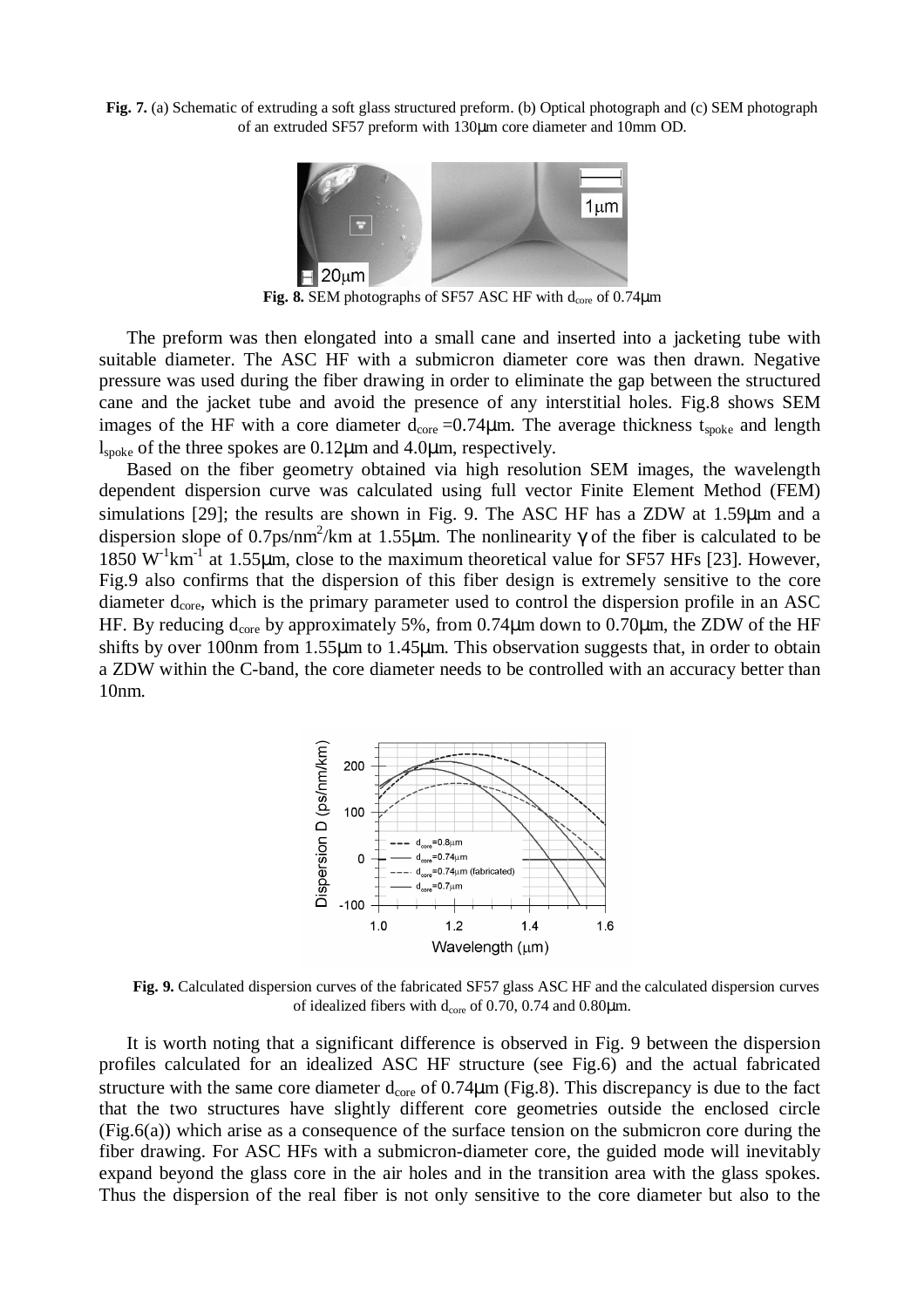geometry of the transition area between the core and the supporting spokes. This makes it very difficult to precisely control the dispersion profile, e.g., the location of the ZDW, of the submicron ASC HF. This difficulty, in spite of its extremely high nonlinearity, has to date limited the practical use of this fiber type.

# *3.2 Holey fiber with complex microstructured cladding*

A key requirement for several applications of HNLFs based on four-wave-mixing (FWM) is that in order to satisfy exactly or approximately the phase matching condition over a broad wavelength range the fibers should have both zero dispersion and zero dispersion slope at the required wavelength of operation, typically 1.55µm. [30]. In the case of applications requiring short (i.e., meter or sub-meter) device lengths, these conditions can be somewhat relaxed and near-zero dispersion and dispersion slope at 1.55µm are acceptable.

The air-suspended structure described in the previous section does not allow easy control of both dispersion and dispersion slope independently, thus a different and more complex HF structure is required [31,32] where additional degrees of freedom are available in engineering these properties. We have therefore considered an omitted centre-hole structure based on a triangular lattice. Fig. 10 shows a schematic of the fiber structure and an "optical property map" displaying how the chromatic dispersion and the dispersion slope depend on the structural parameters in the case of a fiber made of SF57 glass at 1.55µm. The condition for zero dispersion and zero dispersion slope is highlighted in the graph and corresponds to a hole-to-hole spacing ( $\Lambda$ ) of 1.36µm and a relative hole size ( $d/\Lambda$ ) of 0.454. The fiber nonlinearity  $\gamma$  of this particular fiber is predicted to be  $470W<sup>-1</sup>$  at 1.55µm. By comparison, a silica highly nonlinear HF with flattened and near-zero dispersion at  $1.55\mu$ m only has  $\gamma \sim 10^{-20}$ W<sup>-1</sup>km<sup>-1</sup> [32, 33].



**Fig. 10.** Schematic of a HF based on a triangular lattice of holes and a omitted centre-hole structure and optical property map (at 1.55µm) for a SF57 HF. Dispersion (D) contours (in ps/nm/km) are shown as solid curves, while dispersion slope (DS) contours (in ps/nm<sup>2</sup>/km) are shown in dashed curves. The gray circle represents the cross point of the zero dispersion and dispersion slope.

The structure shown in Fig.10 has 5 rings of cladding holes, and this is required in order to achieve a low confinement loss of the fundamental mode  $LP_{01}$ . Even though reports show that preform extrusion should still be possible for the fabrication of such a structure [34], extruding preforms for structures with a large number of moderately sized holes  $(d/\Lambda \approx 0.45)$  is considered to be quite challenging, especially when the precise size and overall shape of the structure is of primary importance. However, the numerical simulation indicates that, (1) the dispersion of the final holey fiber is mainly determined by the hole dimensions of the first and second ring of holes around the solid core, consequently (2) a HF with slightly graded hole sizes will still provide similar flattening and a near-zero dispersion profile as a HF with all identical holes would. Therefore we have investigated an alternative method, based on the Structured Element Stacking Technique (SEST) [31, 35]. First, a preform with three rings of holes was obtained by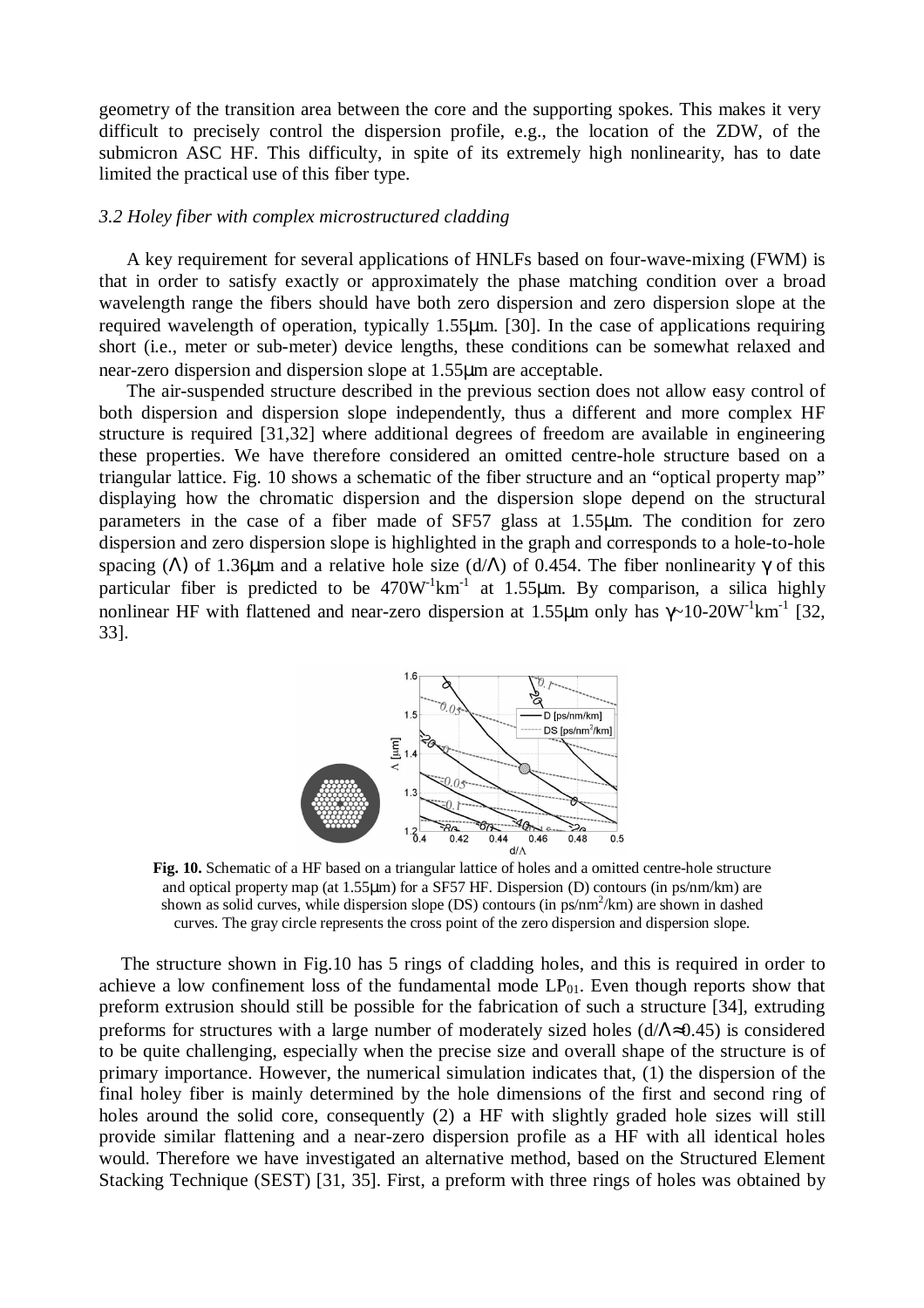extrusion (note that the complexity in extruding this structure is significantly lower than the corresponding of the 5-ring structure of Fig.10). An optical microscope image of its cross section is shown in Fig.11(a); the corner-corner length of the preform is 16.2mm. It is important to notice that, in order to pre-compensate for the non-uniform expansion of the holes that occurs during the subsequent fiber drawing step, the hole-to-spacing ratio  $d/\Lambda$  of the different rings of holes needs to be graded.



**Fig. 11.** (a) Optical microscope image of an extruded SF57 preform with 3 rings of holes surrounding a solid core. (b) SEM images of the final double clad HF; the central structure is surrounded by a further ring of expanded air holes.

The extruded stacked preform was then elongated to a cane and stacked at the centre of six other thin SF57 capillaries inside an SF57 jacket tube. This assembled preform was then drawn into a fiber. Fig.11(b) shows SEM images of the fabricated HF, where the two different holey claddings can clearly be identified. The first cladding, immediately surrounding the core, has an average hole spacing ( $\Lambda$ <sub>1</sub>) of 1.60 $\mu$ m; the hole diameter d<sub>1</sub> of the first ring of holes is 0.56 $\mu$ m, and d/Λ varies from 0.35 to 0.5 in the three rings composing this inner cladding. The outer cladding, consisting of six large holes, exhibits a large hole-to-spacing ratio  $d_2/\Lambda_2=0.85$ . The dispersion of this HF is primarily determined by the structural parameters of the inner first cladding, while the confinement loss of the  $LP<sub>01</sub>$  mode is mainly determined by the structure of the outer cladding. Although numerical simulations indicate that this HF theoretically supports a few modes, effective single-mode guidance was experimentally observed at 1.55µm as confirmed by analysis of near field modal profiles. We speculate that this is due to a combination of a good launch into the fundamental mode and higher differential loss of the higher order modes. The  $\gamma$  value of this HF was measured as  $270W^{-1}km^{-1}$  at 1.55µm, using the Boskovic method [36], whereas the propagation loss was measured to be  $3.0\pm0.1$  dB/m at 1.55 km.

We obtained an accurate estimate of the fiber dispersion through numerical calculations based on the actual fiber structure obtained by high resolution SEM images; the result is shown in Fig.12. Measurements at 1.55µm wavelength have confirmed a dispersion value of  $-17$ ps/nm/km (indicated by a circle in Fig.12) and a dispersion slope of 0.10ps/nm<sup>2</sup>/km. Fig.12 also shows an optimized dispersion profile which exhibits minimal dispersion across the wavelength range 1500-1600nm. A fiber with these characteristics would be ideal for applications targeting parametric processes. In order to obtain this profile, it would be necessary to (1) reduce the hole spacing in the first cladding,  $Λ_1$ , from 1.60μm to 1.36μm and (2) increase the hole-to-spacing ratio in the first cladding,  $d_1/\Lambda_1$ , from 0.35 to 0.45. The second point is particularly challenging to achieve in practice. First, one has to carefully choose different values of d/Λ for each ring of the extruded preform, in order to compensate for the distortion of the holey microstructure during fiber drawing, where the different rings of holes generally experience different expansion. Moreover, the actual amount of hole expansion is strongly dependent on the detailed fiber drawing conditions, such as length/shape of the hot-zone of the furnace, diameter of the preform and preform feed rate, making it very hard to obtain a consistent structure. We therefore concluded that, for this HF structure, it is currently very difficult to obtain the target parameters required in order to achieve near-zero chromatic dispersion and dispersion slope at 1.55µm. It is however possible that continued improvements of the extrusion and fiber drawing processes may lead to more consistent and usable fibers.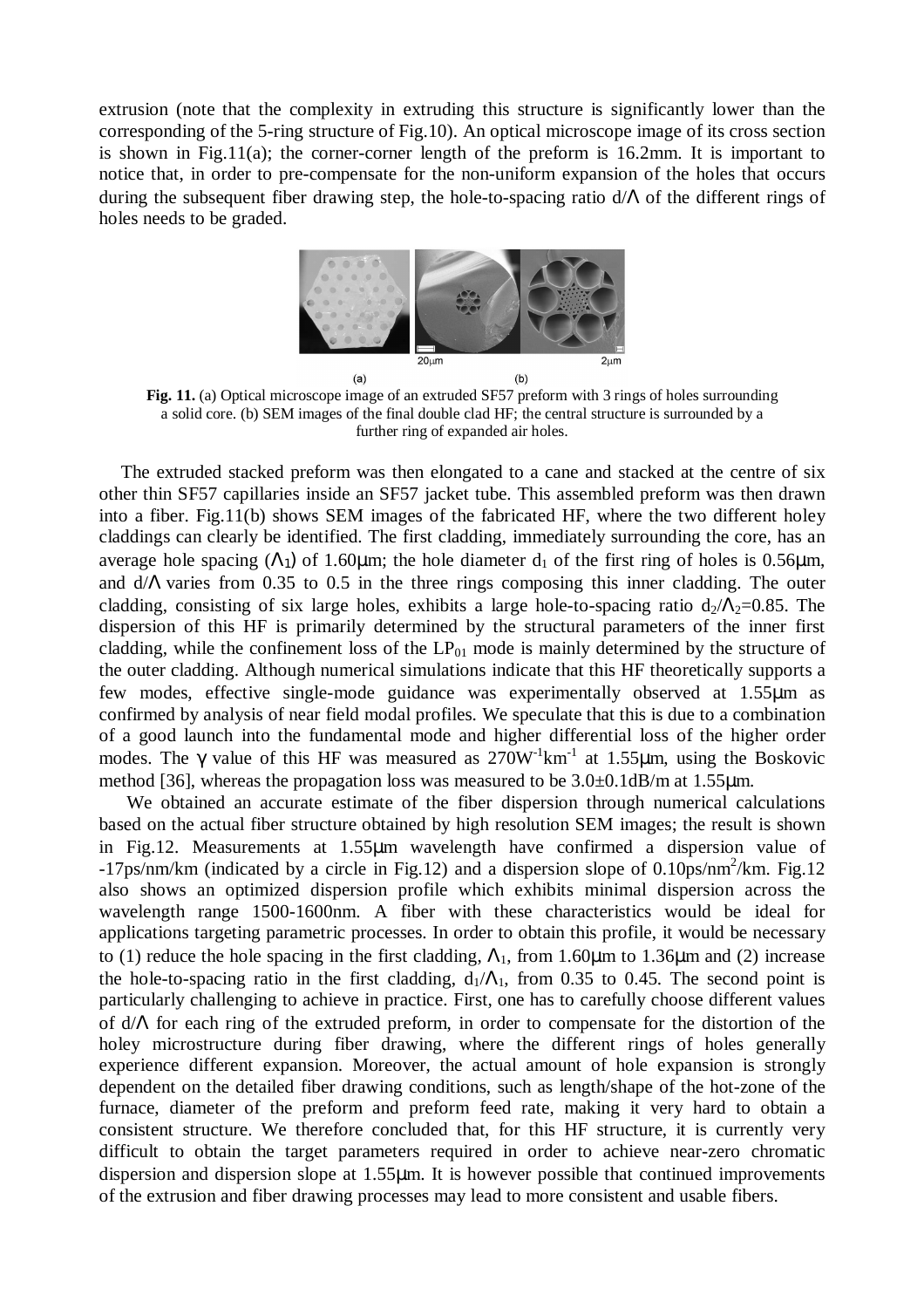

**Fig. 12.** Calculated dispersion curve of the optimum SF57 HF design (d/Λ=0.454, Λ=1.36µm, solid line), calculated dispersion curve of the fabricated SF57 HF with complex holey cladding (dashed line) and measured dispersion at 1.550µm (circle).

#### *3.3 All-solid 1D microstructured fiber*

We have seen in the previous sections that, when targeting a flattened and near-zero chromatic dispersion at the ps/nm/km level at about 1.55µm in holey fiber structures, it is necessary to achieve control of hole size and spacing to the sub-um level. This leads to two fabrication-related problems: (1) sub-µm control of hole size is very difficult to reliably achieve in practice because of the complex interdependence between temperature, surface tension and internal pressure in the holes. This will almost inevitably cause considerable deviations between the initial structure, e.g. in an extruded preform or cane, and the final fiber, which will in turn cause a significant deviation from the targeted dispersion profile; (2) for hole dimensions below the wavelength scale, the surface roughness of the glass at the holes, in conjunction with the high index contrast between air and glass, will generally result in a high scattering loss at the air/glass interface [4, 24].

An elegant solution to overcome these drawbacks is to use a high index-contrast all-solid microstructured optical fiber (MOF) rather than a holey fiber: in these microstructured fibers holes are replaced with solid regions of a second glass, which significantly reduces the occurrence of structural deformations induced during the fiber drawing and helps maintain the original relative scale factor of high index/low index features when going from preform to fiber [37-39]. Furthermore, any losses due to interface scattering can be substantially reduced in this case by accurately polishing the surfaces of the glass elements used to fabricate the preform. Following this idea, we recently fabricated an all-solid one-dimensional (1D) MOF with low loss, high nonlinearity and low dispersion at 1.55µm [39]. Two chemically compatible commercial optical glasses, SF6 and LLF1 (respectively high-index and low-index, see Table 2), were used for this MOF. As shown in Fig.5, there is a substantial thermal mismatch in the viscosities of the two glasses. Although such mismatch affects in principle both preform extrusion (carried out at viscosity ranges of  $10^9$ -10<sup>7</sup> poise) and fiber drawing ( $10^{6.5}$ -10<sup>4</sup> poise) processes, we found that the two glasses are in fact thermally compatible and that it was possible to produce high optical quality preforms and fibers. We pursued a fiber design comprising a number of alternating high- and low-index coaxial rings with the layer thickness ultimately determining the optical properties of the fiber. The structured preform was fabricated by coextruding alternately stacked high- and low-index glass discs through a circular aperture (see Fig.13). Note that all the glass discs used within our extrusion process were of high optical quality with accurately and finely polished surfaces. The *co-extrusion method* employed to form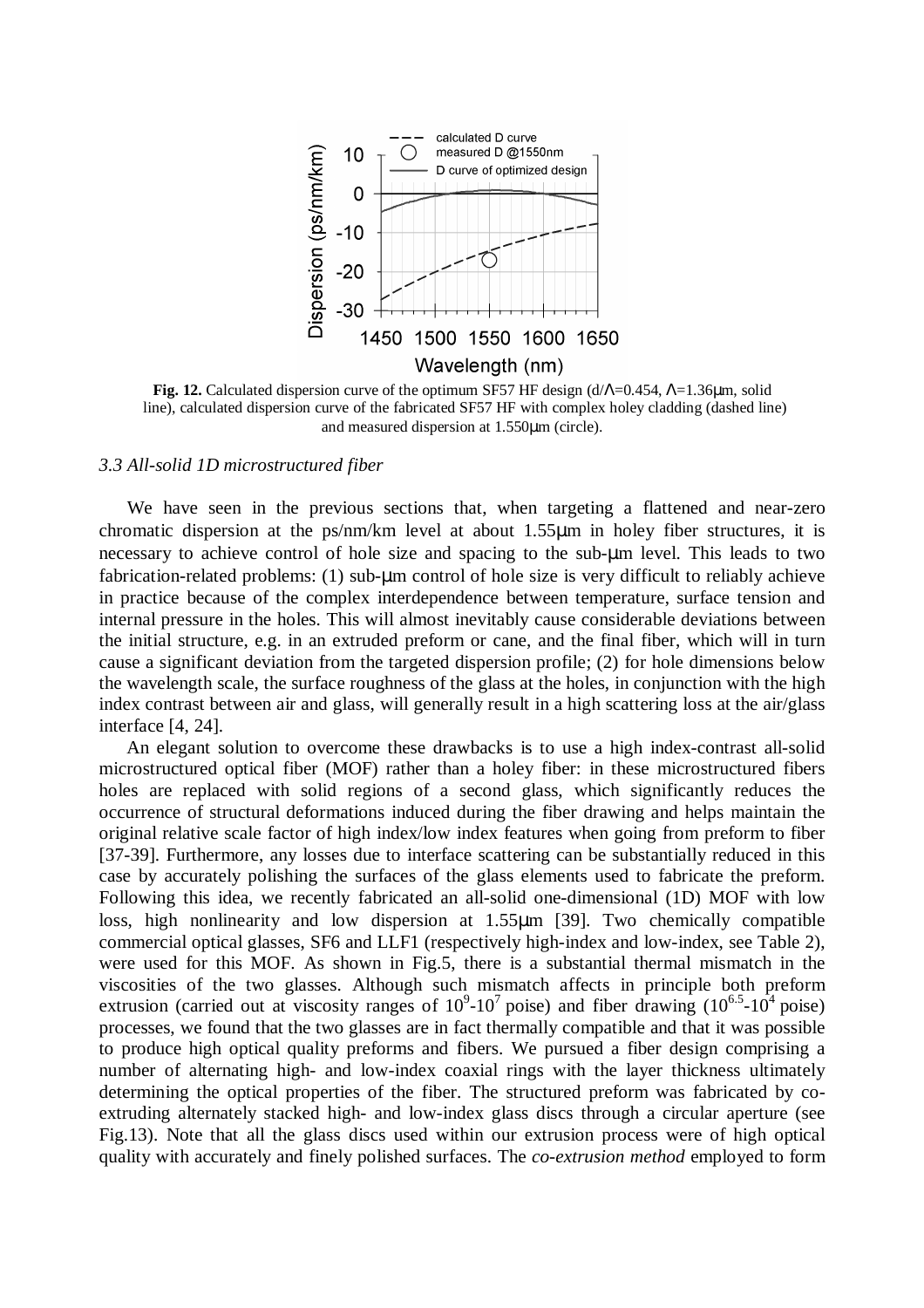the multiple coaxial ring structure in the extruded preform is explained in more detail in refs. [38, 39].



**Fig. 13.** Schematic of the fabrication of a preform with coaxial-ring structures by coextrusion of alternately stacked high- and low-index glass discs.

A structured preform with an outer diameter (OD) of 10mm was elongated to a cane of 1.09mm diameter and then inserted into an extruded SF6 glass jacket tube with an OD of 15.80mm and an inner diameter (ID) of 1.10mm. From a single fiber draw, fibers with core diameters of 5.0, 4.1, 3.7, and 3.3µm have been fabricated with excellent yield of over 100m in length. Fig.14(a) shows SEM images of the obtained MOF, where the regions of different glass are highlighted via a z-contrast technique: a high index glass has a higher brightness than a lowindex glass, as explained elsewhere [37]. The fiber shown has a 150µm OD and a high-index SF6 core of 3.7 $\mu$ m in diameter. The core is surrounded by alternating LLF1 and SF6 glass rings. The three low-index rings have thicknesses of 1.1, 0.6, and 0.6µm, respectively. The two highindex rings have thicknesses of 0.4 and 0.3µm, respectively. Fig.14(b) illustrates the profile of the refractive index of the 1D MOF, according to the structural parameters obtained from high resolution SEM images.

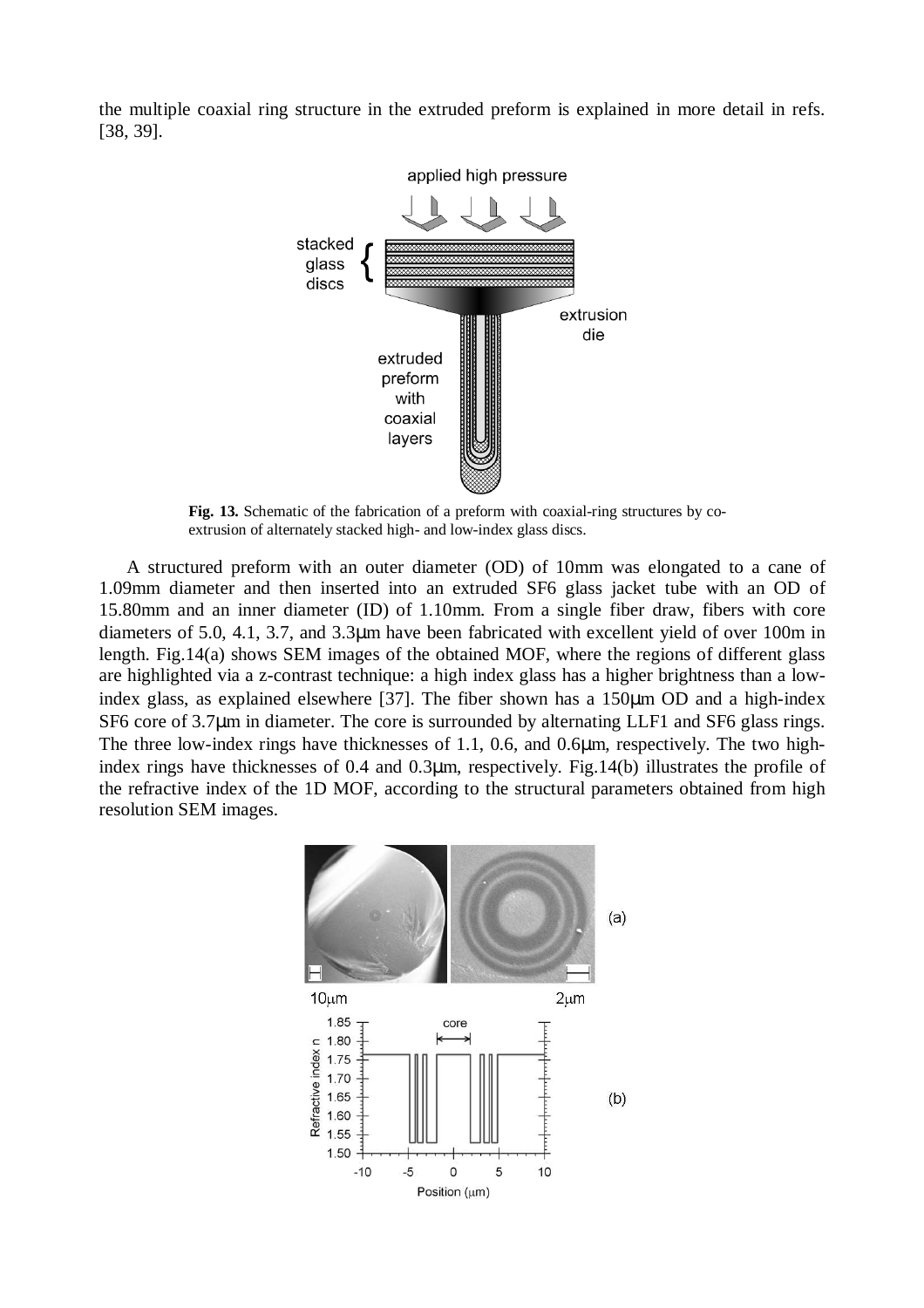**Fig. 14.** (a) SEM images and (b) index profile of the solid MOF with 3.7µm core diameter.

Fig.15 compares the fiber structure to that of the 1.09mm OD cane from which it was fabricated. As a visual aid, four rectangular frames between the cane and the fiber are also superimposed on the images to mark the various boundaries of the two glasses. Note that on the cane a third high-index ring is present, which becomes merged with the outer jacketing glass tube during the fiber draw. It is very obvious that the shape and relative size of the high/low index features in the cane and in the final fiber are completely identical, even though the features in the final fiber are micron-scale. This clearly demonstrates the advantages of using all-solid MOFs over air-filled HFs. The former can give far more predictable and reliable control of the microstructure during the various fabrication stages and right up to the final fiber. This is critically important when targeting MOFs with strongly structure-dependent fiber properties.



**Fig. 15.** Comparison between the structural parameters of the cane (left) and the final fiber (right) for the all-solid MOF with coaxial-ring structure.

We calculated the optical properties of the solid MOF assuming an idealized structure with parameters matching those measured from high resolution SEM images. It was found that the MOF shown in Fig.14 and 15 (3.7 $\mu$ m core diameter) supports a few higher-order modes (HOMs) at 1.55µm. The confinement loss of all HOMs is however of several tens of dB/m and effectively single-mode guidance was observed from this 1D MOF over meter-scale lengths (see near-field mode profile in Fig.16(a)). Fig.16(a) also shows the intensity profile of the simulated fundamental  $LP_{01}$  mode. Using the cutback method, the propagation loss of the fundamental mode was measured as  $0.8\pm0.2$ dB/m at 1.55µm; for increased accuracy, the loss value was determined with multiple cutbacks (the total cutback length of 2.4m) (see Fig.16(b)). This measured loss figure is very close to the bulk attenuation deduced from the published data of commercial Schott SF6 glass [14]. To the best of our knowledge, this loss figure is one of the lowest ever reported in a non-silica glass MOF. We attribute such a very low loss to the following reasons: (1) the starting glass discs used for preform extrusion were finely polished to ensure a high optical quality and (2) the extrusion was optimized in terms of temperature and speed to minimize the formation of any bulk and interface defects in the structured preform. By contrast, conventional soft-glass HF fabrication procedures involving extrusion [18] or drilling [4, 34], tend to produce significant surface roughness and/or surface defects in the preforms, which inevitably impact the quality of the air/glass interfaces in the final fibers and can give rise to relatively high attenuation due to light scattering.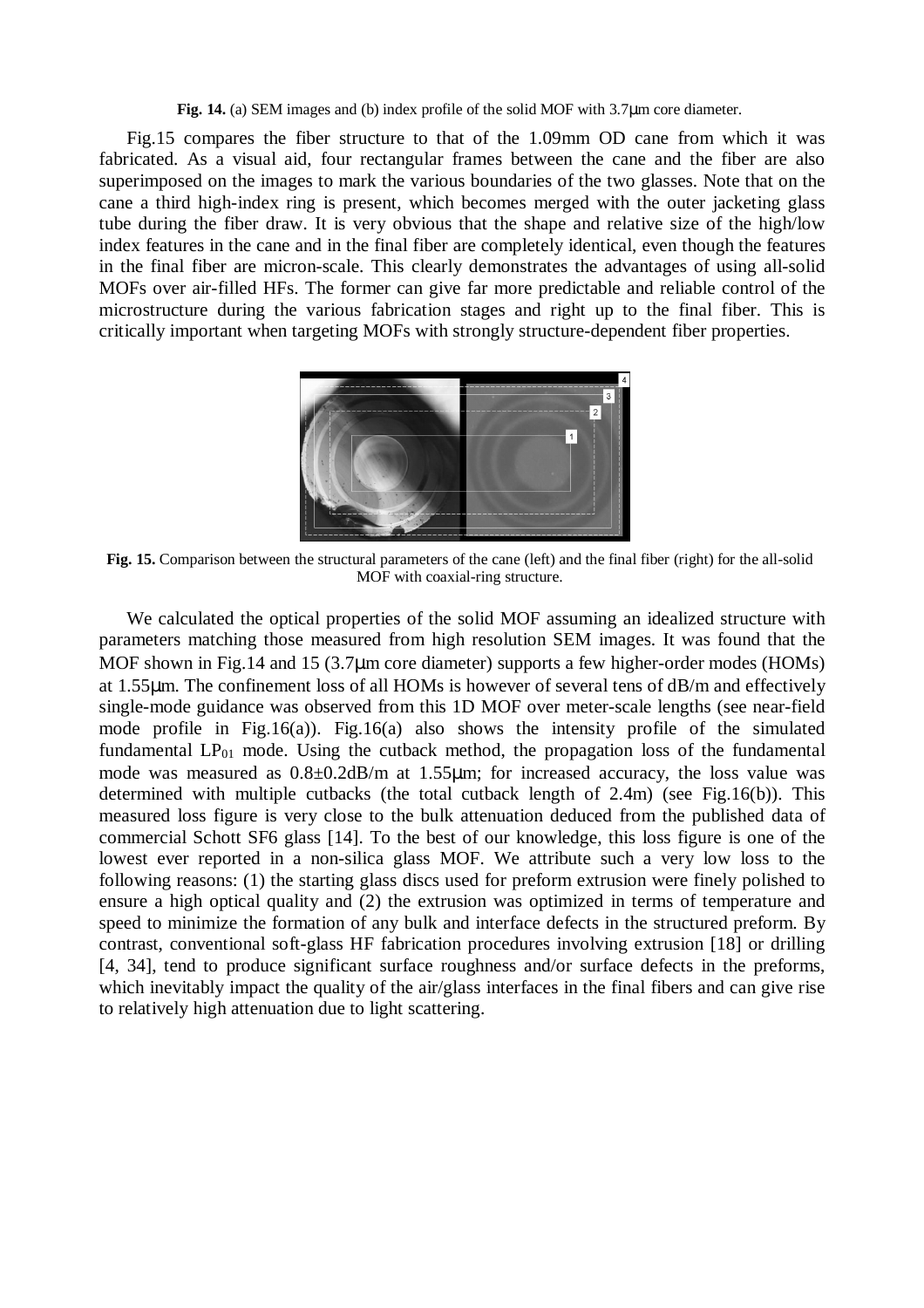

**Fig. 16.** (a) Simulated (left) and observed (right)  $LP_{01}$  mode of 1D MOF; (b) power transmission versus fiber length obtained from a cutback measurement, and linear fit.

The effective nonlinearity  $\gamma$  of the 1D MOF was again measured using the Boskovic method [36], which gave a value of  $120W<sup>-1</sup>$ km<sup>-1</sup> at 1.55 $\mu$ m. Based on the numerical modeling, the effective mode area  $A_{eff}$  was calculated to be 6.7 $\mu$ m<sup>2</sup> at 1.55 $\mu$ m, which corresponds (using the nonlinear refractive indices n<sub>2</sub> of the two glasses) to a nonlinear coefficient  $\gamma$  of 130W<sup>-1</sup>km<sup>-1</sup>, in good agreement with the measured value.



**Fig. 17.** Calculated dispersion curve and measured dispersion (marked by the cross at 1.55µm) of the 1D MOF with core diameter  $d_{core} = 3.7 \mu m$ , dispersion curves of the fabricated 1D MOFs with  $d_{\text{core}}$  = 5.0, 4.1 and 3.3 $\mu$ m, as well as dispersion of silica SMF28 fiber and of bulk SF6. Note that the left figure is corresponding to the rectangular inset frame in the right figure.

The dispersion of the 1D MOF was measured to be  $+12.5$ ps/nm/km at 1.55 $\mu$ m using the FWM method [40] - this value is shown by a cross in Fig.17. The chromatic dispersion was again determined numerically using the structural parameters of the real fiber as input; we employed a full vector finite-element (FEM) method and independently confirmed the results via a semi-analytic transfer matrix approach. The dispersion curve shown in Fig. 17 indicates that this 1D MOF is in practice a dispersion-shifted fiber with a ZDW at about 1.475µm and a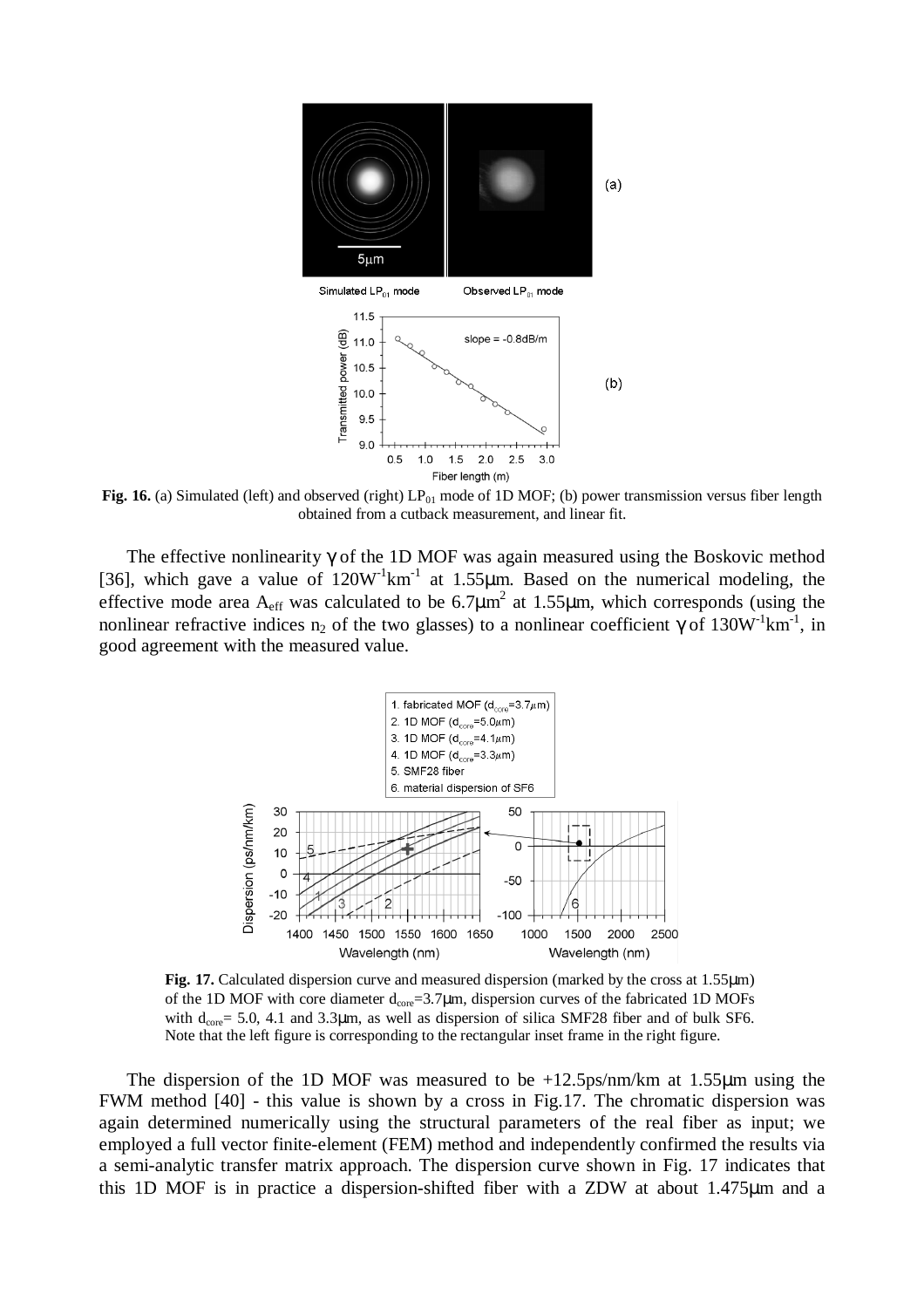dispersion slope of 0.16ps/nm<sup>2</sup>/km at 1.55 $\mu$ m. The calculated dispersion at 1.55 $\mu$ m is in good agreement with the measured value. For reference, the dispersion curve of commercial silica SMF28 fiber is also illustrated in Fig.17. At 1.55µm the dispersion value of the MOF is close to that of SMF28, even though the effective nonlinearity of the MOF is 120 times higher than the SMF28. A few meters of this 1D MOF can therefore exhibit a total nonlinearity equal to that of several hundreds of meters of SMF28 whilst exhibiting much less net dispersion - an important property for many nonlinear applications such as FWM. Fig.17 also illustrates the material dispersion of bulk SF6 glass and the calculated dispersion curves of the 1D MOFs with core diameters of 5.0µm, 4.1µm, and 3.3µm fabricated from the same cane. It can be seen that reducing the size of the wavelength-scale features in the microstructured cladding generates strong and positive waveguide dispersion, i.e. opposite in sign to the material dispersion of the core glass, thus shifting the ZDW of the fiber to shorter wavelengths. For instance, the ZDW shifts from 1.57µm to 1.44µm when the core diameter is decreased from 5.0µm to 3.3µm.

The characterization results suggest that the 1D MOF is suitable for applications relying on FWM in the 1.55µm band. To investigate this further we set up a FWM-based wavelength conversion scheme, in which a cw wave and a pulsed data signal (which acted as the pump) were launched into a 1.5-m long piece of the 1D MOF. Broadband wavelength conversion with a -3dB bandwidth of 17nm was observed, covering a substantial part of the C-band [36]. Note however, that a short length of fiber was used in order to achieve a broad conversion bandwidth. This in practice limited the conversion gain achieved and did not fully utilize the benefits of the exceptionally low loss exhibited in this fiber. Further optimization of the dispersion properties is required in order to improve the performance of the fiber when considered for broadband applications involving parametric effects. In order to further flatten the dispersion of these fibers, a more accurate control of the ratio between the core diameter and the thickness of the innermost rings would be required. Although the all solid nature of these fibers allows to achieve a remarkably low transmission loss (for a soft glass MOF) and excellent structural consistency when drawing from preform to cane and finally into fiber, it is still very challenging to control the thickness of many rings in the preform independently using the co-extrusion method described above. Therefore we considered a further and simpler fabrication approach, as described below.

# *3.4 W-type step-index profile fiber with high index contrast*

We looked for a fiber design and a fabrication approach which would enable us to maintain the desirable deformation-free properties of all-solid fibers, while allowing a better control of the overall structural features and dispersion properties. In an attempt to simplify the design, we went back to the most basic optical fiber design possible, i.e. the *step-index* design. Waveguide theory shows that, for any given core material, it is always possible, in principle, to engineer a step-index fiber (with diameter *d* and step index ∆*n*) such that, at a given wavelength, the waveguide dispersion  $(D_w)$  exactly compensates for the material dispersion  $(D_m)$  in *absolute value* and *slope*, thus creating an overall dispersion flattened profile [41]. Modifying ∆*n* can be regarded as a 'material'-based route to control the fiber dispersion, as opposed to the 'structure' based approach followed in HFs where the hole sizes are modified. Although the 'structure' based route has the advantage of requiring only one glass, as already discussed in the previous sections, there are inherent difficulties in engineering the desired air hole dimensions with the required precision.

In this work, we chose SF57 glass as the core material and systematically searched for a suitable, compatible cladding glass generating a near-zero dispersion profile around 1.55µm in a step-index fiber structure. Combining practical material constraints with the results from numerical simulations, we found that Schott LLF1 glass is an excellent option as a cladding medium [42]. When the core diameter is reduced to wavelength-scale dimensions, the SF57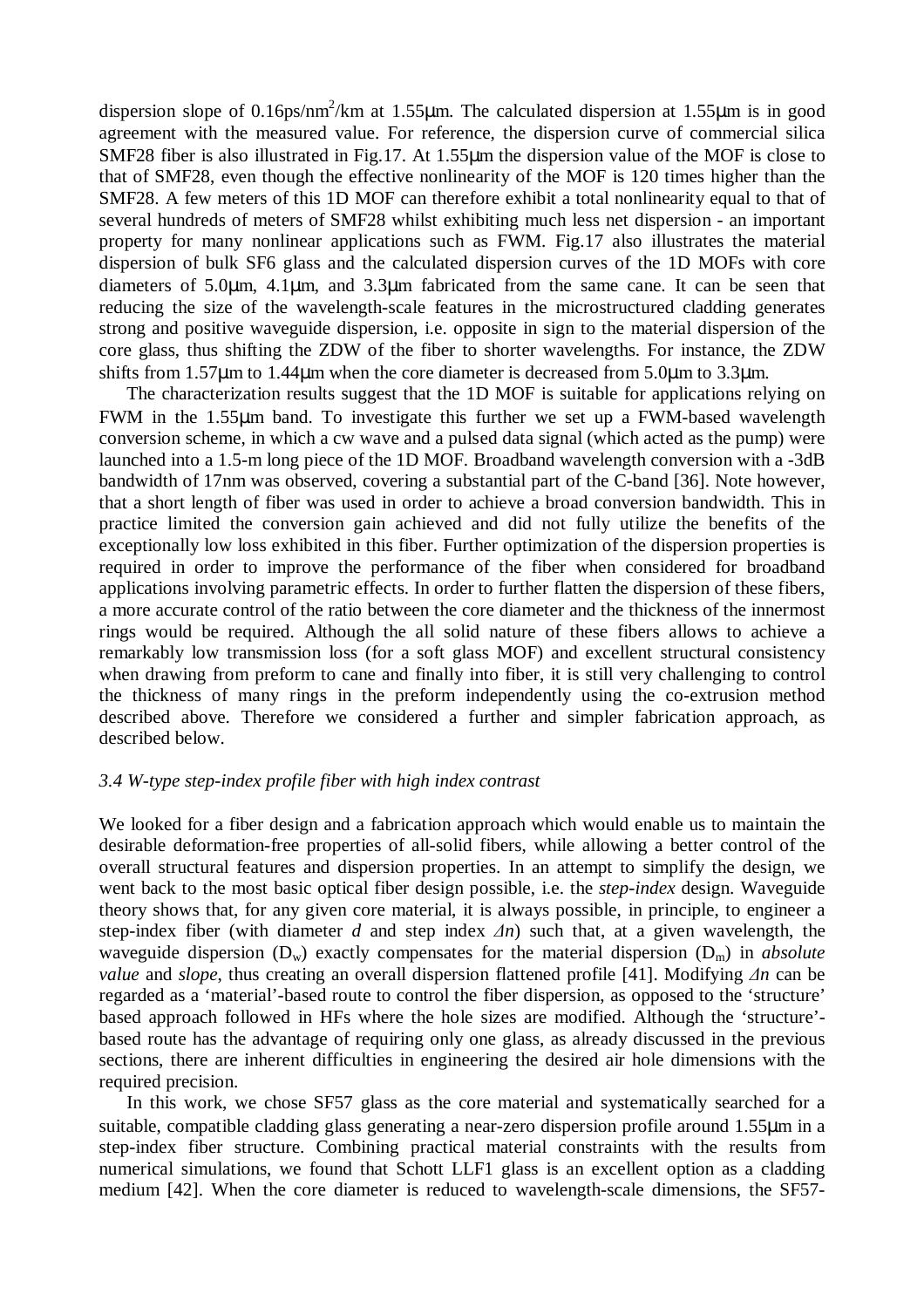LLF1 combination provides a high enough index-contrast and hence a strong enough waveguide dispersion to compensate for the core material dispersion. As shown in Fig.18(a), such a stepindex fiber with a core diameter  $d_0$  of 1.64-1.68µm has a low dispersion D ( $|D|$ <5ps/nm/km) in the wavelength range between 1.45 and 1.65µm. According to our calculations, however, this particular structure is predicted to support two modes, as indicated from Fig.18(b).



**Fig. 18.** Numerical simulation of (a) dispersion profile and (b) effective index  $n_{\text{eff}}$  of the LP<sub>01</sub> and LP<sub>11</sub> modes of a SF57-LLF1 step-index fiber.

In order to obtain single-mode operation in such a step-index fiber, in analogy to the concept used in conventional W-type silica fibers with low index-contrast [43], an outer cladding with a higher index than the effective index of the  $LP_{11}$  mode is introduced in the fiber structure. By choosing an appropriate diameter ratio for the first and second cladding, it is possible to impose a very high confinement loss on the  $LP_{11}$  mode, thus enabling effectively single mode operation for a broad wavelength range. For the second cladding we chose Schott SF6 glass (n=1.76 at 1.55µm), and found that the resulting SF57-LLF1-SF6 W-type fiber with  $d_0=1.68\mu m$  and  $d_1=7.4\mu$ m (see Fig.19), not only is single-moded but also has a dispersion profile very similar to the SF57-LLF1 step-index fiber with the same core diameter (shown in Fig.18(a)).



**Fig. 19.** Refractive index profile of the SF57-LLF1-SF6 W-type fiber.

In order to realize such a fiber design in practice, the crucial issue is whether the three proposed glasses exhibit sufficient thermal and chemical compatibility to allow for the fiber fabrication process. As already discussed previously and shown in Fig.5, the three glasses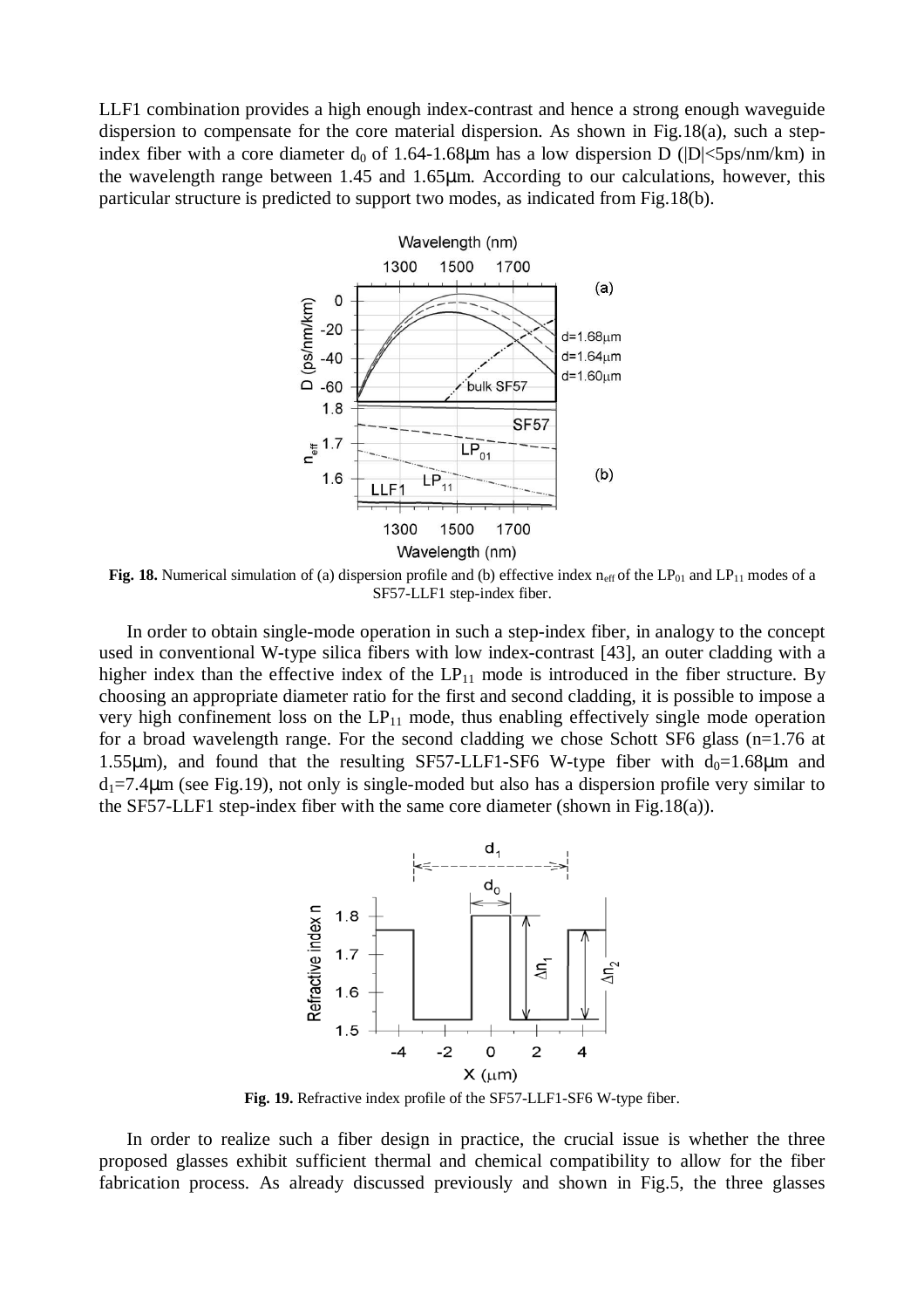(Schott SF57, LLF1 and SF6) have a relatively large viscosity mismatch in the temperature range for fiber drawing (viscosities of  $10^{6.5}$ -10<sup>4</sup>poise), indicating a challenge for the fabrication. Based on previous experience and on preliminary tests, we proved however that with careful definition of the drawing conditions, fibers with good optical and mechanical properties could nonetheless be fabricated.

The W-type fiber was fabricated using the rod-in-tube method. The inner region was made from a SF57 rod with OD 2.9mm inserted into an LLF1 tube with an ID of 3mm and an OD of 13mm. The rod surface and both inner and outer surfaces of the tube were polished to optical quality. A SF57-LLF1 cane with 0.8mm OD was then drawn from this assembly and inserted into a SF6 jacketing tube, from which the final fiber was drawn. Fig.20 shows SEM images of the cross-section of the fabricated fiber. The fiber had a core diameter of 1.63µm and a ratio of core diameter to cladding diameter of 1:4.4, the same as the value of the initial preform and matching exactly the original target. This straightforward achievement of structural targets clearly presents an advantage of our all-solid fiber technology over the holey fiber counterpart.



**Fig. 20.** SEM images of the W-fiber with  $d_0$  of 1.63 $\mu$ m.

The propagation loss of the fabricated fiber was measured to be  $2.1 \pm 0.2$ dB/m at  $1.55 \mu m$ using the cutback method. We expect that this loss value can be reduced by further optimization of the fabrication process to a value similar to that of the 1D MOF described above. The predicted effective single mode guidance was confirmed by analyzing the near-field mode profiles of the fiber at 1.55µm.



**Fig. 21.** (a) Observed interferometric pattern of single polarization broadband light propagating through the W-fiber; (b) measured and calculated dispersion of W-fibers with core diameters  $d_0$  of 1.63 and 1.67 $\mu$ m.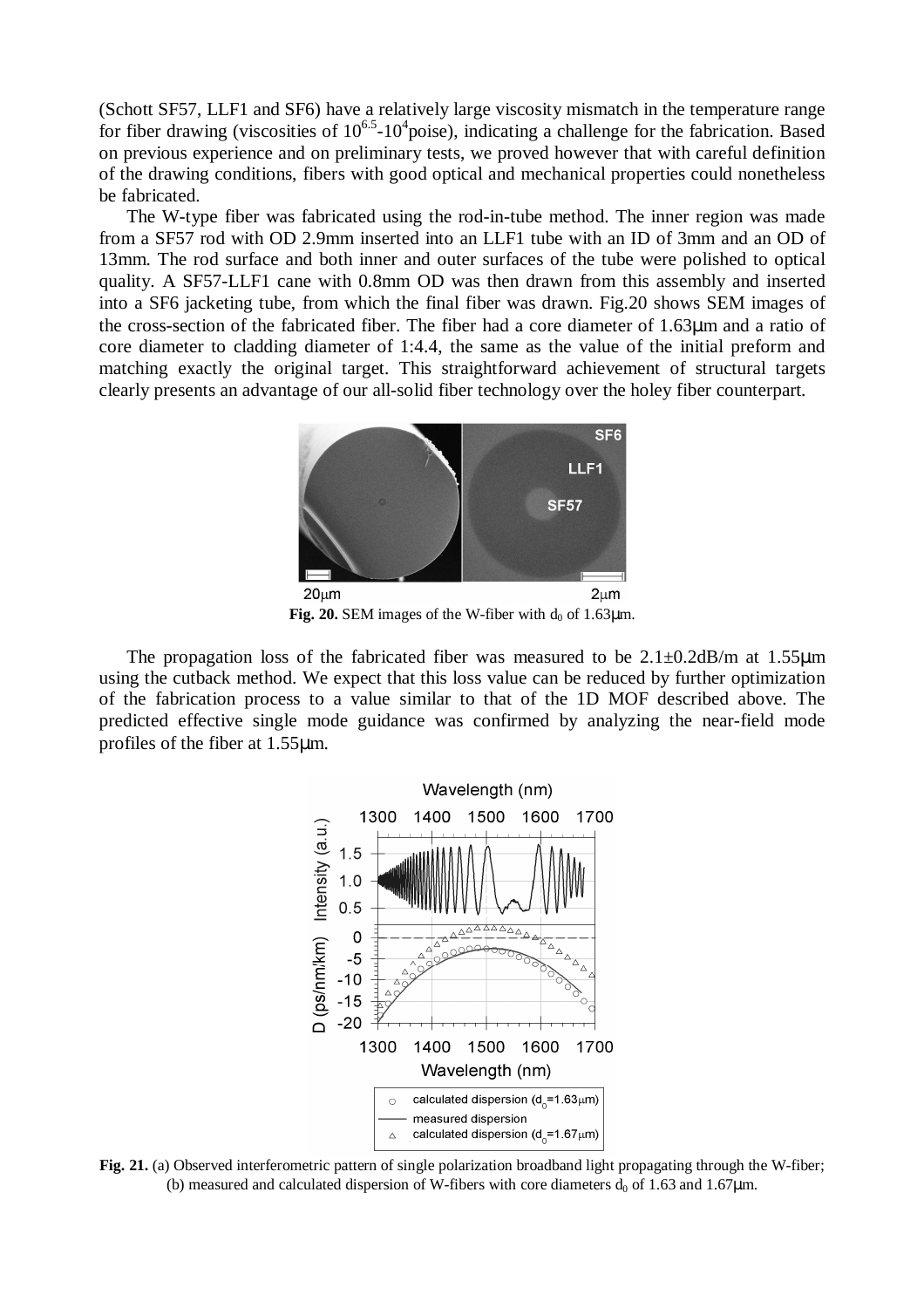Despite the inherent difficulties in measuring the fiber's dispersion due to its low absolute value and short effective length, we obtained a very accurate and broadband measurement using a low-coherence Mach-Zehnder interferometric set-up and a supercontinuum source [44]. High quality interferograms were measured for the two fundamental polarization states, one of which is shown in Fig. 21(a), from 1.30 to 1.68µm. The resulting dispersion curve, shown in Fig.21(b), is in excellent agreement with the numerical predictions, and shows a flattened profile at telecom wavelengths. In particular, at ∼1.52µm the dispersion slope is zero and D=-2.6ps/nm/km. Fig.21(b) also shows that by drawing a 2% larger fiber, a region of small and flat anomalous dispersion a few hundreds of nm wide can be achieved.

The fiber effective nonlinearity  $\gamma$  at 1.550 $\mu$ m was measured to be 820W<sup>-1</sup>km<sup>-1</sup>, in good agreement with a simulated value of  $854W^{-1}km^{-1}$  (effective area  $A_{eff} \approx 2 \mu m^2$ ). Note that this value is 1.6 times higher than the predicted nonlinearity of the SF57 dispersion flattened HF (zero dispersion and zero dispersion slope at 1.55µm) discussed in Section 3.2, which shows a second advantage of the present design as compared to its air/glass counterpart.

We performed further FWM-based wavelength conversion experiments using this latest fiber, achieving markedly improved results in comparison to those obtained with the 1D MOF described in the previous Section. In these experiments a quasi-CW pump was placed in the middle of the C-band, ( $\lambda_{\text{pump}}$ =1550nm) while the CW signal was tuned across the entire range allowed by the sources we were using (1530-1570nm). Fig.22 shows the results obtained for a peak pump power of 35dBm and a fiber length of 2.2m. A nearly flat conversion profile was obtained across the full 40nm span that was available from our sources, and a conversion efficiency (defined as the ratio between the idler and signal power) of 0dB was measured. Fig.22 also shows how the experimental results we obtained match the simulated gain profile, which suggests an overall 3dB conversion bandwidth in excess of 60nm can be achieved in this length of fiber.



**Figure 22:** Measured (red symbols) and simulated (solid blue line) curves for the FWM conversion efficiency in the W-type fiber.

Using the same sample of the fabricated W-type fiber we have also experimentally demonstrated the simultaneous wavelength conversion of three 40 Gbit/s Differential Phase Shift Keyed (DPSK) signals [45]. The unique fiber properties allowed for a uniform conversion efficiency between the three wavelength converted signals of ~-12dB and an excellent performance in terms of their noise properties as confirmed through eye diagram and bit error ratio measurements.

Finally, using a 3-m long sample of the same fiber we have demonstrated the generation of high quality, high repetition rate pulses (>160GHz) based on parametric mixing of two phaselocked narrow-linewidth tones and numerically investigated the potential of using such a fiber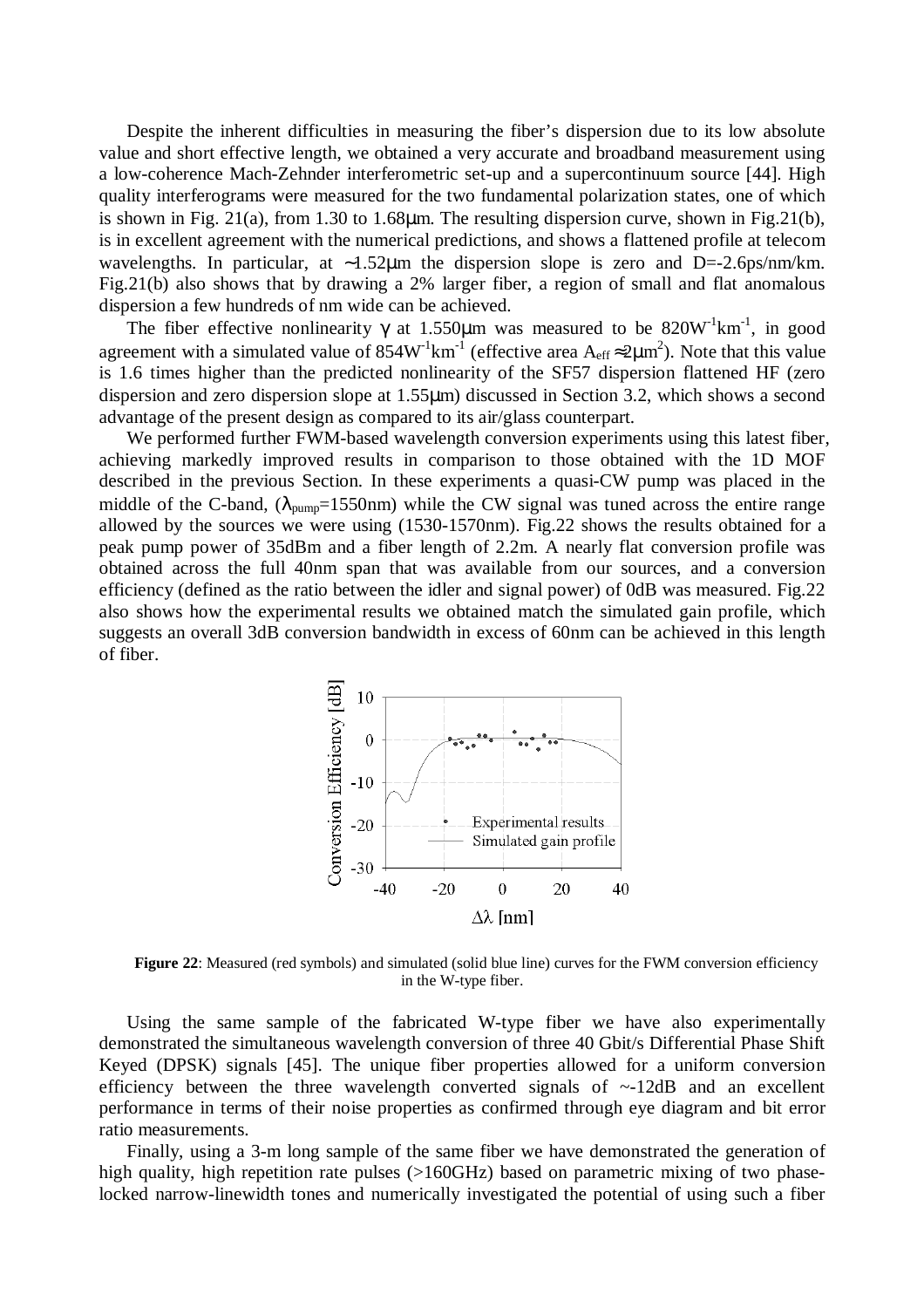for the generation of even higher repetition rates (>1THz) [46].

# **4. Conclusion**

We have reviewed our recent progress in the development of highly nonlinear lead silicate glass fibers with a tailored near-zero dispersion profile at telecommunication wavelengths. Investigated fiber types include: (i) air-suspended core holey fibers, (ii) holey fibers with complex holey cladding, (iii) all-solid 1D microstructured fibers, and (iv) W-type step-index fibers with high index-contrast. Various aspects relevant to the choice of fiber structure and of the glass materials were discussed in detail, with particular emphasis on the implications for the fiber fabrication. The conclusions are summarized in the following.

(i) In Air-Suspended Core HFs, the maximum theoretical nonlinearity  $\gamma$  for a given glass can be achieved, as well as a ZDW at 1.550µm, although in general with the penalty of a very high dispersion slope. The position of the ZDW is strongly dependent on the core diameter and also on the fine details of the core shape, indicating that, though not impossible, it is practically very challenging to engineer a precise dispersion profile around 1.55µm with such a fiber design.

(ii) In small core HFs based on a triangular lattice of holes, a flattened and near-zero dispersion profile can in principle be achieved in the 1.55µm region. However, several rings of holes, or complex double clad structures are required in order to obtain low confinement loss. Again this requirement makes it very challenging to precisely control the hole spacing Λ and the hole-to-spacing ratio d/Λ to the degree of accuracy required in order to achieve the target dispersion profiles. We believe that this approach is more promising than the ASC HF, and is especially interesting for wavelength ranges where suitable pairs of compatible glasses cannot be found. Further improvements of the fabrication process are required in order to achieve improved control in fibers with a complex structure.

(iii) All-solid 1D MOFs with a coaxial-ring structure can achieve sub-dB/m attenuation levels at 1.55µm, among the lowest ever reported for lead silicate glasses fibers, by utilizing finely polished glass discs and optimized fabrication conditions. In contrast to the small core HF, it is easy to accurately preserve the relative size of the high/low index features in the all-solid MOFs during the various stages of fabrication, i.e. going from preform, to cane, and finally to fiber. A difficulty is represented by the fact that the initial aspect ratio of the glass discs is not faithfully reproduced in the extruded preform, and suitable correction factors are required.

(iv) High index-contrast, W-type fibers provide the best compromise between fiber nonlinearity and accurate control of fiber structure amongst all the designs described here. We have developed a fabrication technique that allows for an extremely precise (submicron) control of the fiber structure. Consequently, control of chromatic dispersion to the ps/nm/km level can be achieved in this fiber, and flattened and near-zero dispersion profile around 1.55µm have been demonstrated. Reasonably low loss of 2.1 dB/m, high nonlinearity of  $820W<sup>-1</sup>km<sup>-1</sup>$ , and singlemode operation have been achieved. Thus, these fibers offer an overall better performance as compared to all the other fiber types, including the coaxial all-solid 1D MOFs. Numerical simulations predict that fibers with a few percent larger core diameter than the fiber reported here would achieve a flattened and near-zero dispersion profile with around 200nm bandwidth of anomalous dispersion in the telecom window, opening up the possibility for a host of applications. The fabricated 1D MOF and the W-type fiber for FWM-based frequency were used for frequency conversion experiments at 1.55µm, indicating the great potential of non-silica highly nonlinear fibers for applications in all optical processing at telecommunication wavelengths.

In addition to working toward improving the various steps involved in the fabrication of the fibers presented here, we believe future work should also be targeted at other crucial aspects, such as (i) reducing the fiber loss by lowering the impurities in the glass and bulk/interface defects in the fabrication, (ii) connecting the fabricated non-silica glass fiber with commercial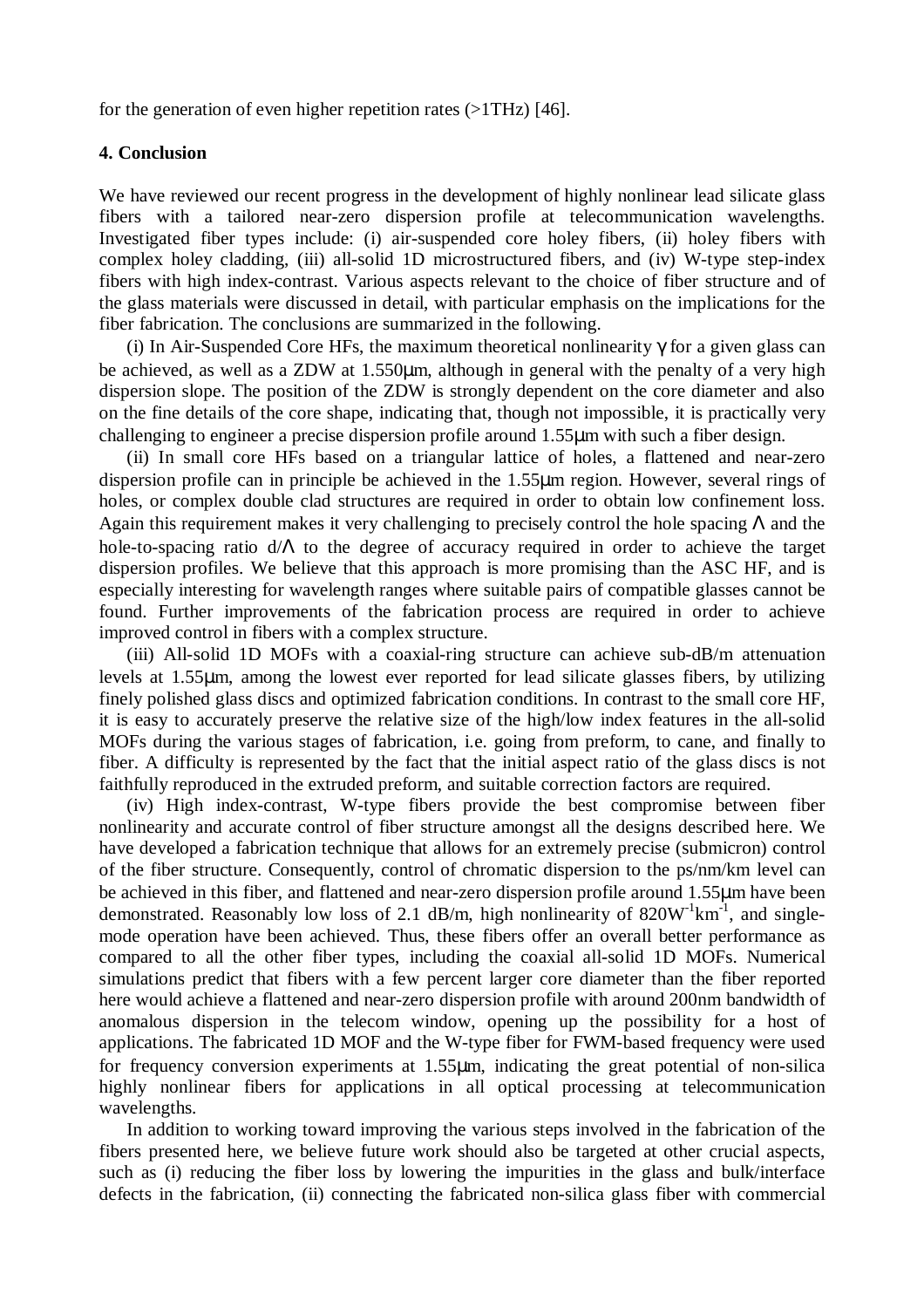silica fiber, e.g. by fusion splicing or mechanical splicing techniques, in order to improve the usability of such fibers, and (iii) explore different combinations of glasses offering higher nonlinearity.

### **Acknowledgements**

The research leading to these results has received funding in part from the Engineering and Physics Science Research Council (UK) and the European Communities Seventh Framework FP/2007-2013 under grant agreement 224547. Dr. Francesco Poletti gratefully acknowledges support from the Royal Society through a University Research Fellowship.

#### **References**

[1] J.M. Dudley, and J.R. Taylor (Ed.), Supercontinuum Generation in Optical Fibers, Cambridge University Press, 2010.

[2] J. Hansryd, P.A. Andrekson, M. Westlund, J. Li, P.-O. Hedekvist, Fiber-based optical parametric amplifiers and their applications, IEEE J. Selected Topics in QE, 8 (2002). 506-520.

[3] J.C. Knight, T.A. Birks, P.St.J. Russell, and D.M. Atkin, All-silica single-mode fibre with photonic crystal cladding, Opt. Lett., 21 (1996) 1547-49.

[4] T.M. Monro, D.J. Richardson, N.G.R. Broderick, and P.J. Bennett, Holey optical fibres: an efficient modal model, J. Lightwave Technol., 17 (6) (1999) 1093-1102.

[5] T.M. Monro, Y.D. West, D.W. Hewak, N.G.R. Broderick, D.J.R. Richardson, Chalcogenide holey fibres, Elec. Lett., 36 (2000) 1998-2000.

[6] X. Feng, A.K. Mairaj, D. Hewak, T.M. Monro, Nonsilica glasses for holey fibers, J. Lightwave Technol., 23 (6) (2005) 2046-54.

[7] H. Nasu, O. Sugimoto, J. Matsuoka, and K. Kamiya, Non-resonant-type third-order optical nonlinearity of alkali silicate and alkali aluminosilicate glasses-contribution of individual chemical species in the glasses to  $\chi^{(3)}$ , J. Noncryst. Solids, 182 (1995) 321–27.

[8] I. Thomazeau, J. Etchepare, G. Grillon, and A. Migus, Electronic nonlinear optical susceptibilities of silicate glasses, Opt. Lett., 10 (1985) 223–225.

[9] R. Adair, L.L. Chase, and S. A. Payne, Nonlinear refractive index measurements of glasses of optical crystals, Phys. Rev. B, Condens. Matter, 39 (1989) 3337–50.

[10] D. Marcuse, Light transmission optics, (Van Nostrand Reinhold, New York, 1982), Chap. 8 and 12.

[11] D. W. Pohl and P. F. Meier, Multiphonon Absorption in NaF, Phys. Rev. Lett. 32 (1974) 58-61.

[12] I. H. Malitson, Interspecimen Comparison of the Refractive Index of Fused Silica, J. Opt. Soc. Am. 55 (1965) 1205-1209.

[13] T. Miyashita, T. Manabe, 'Infrared Optical fibers,' IEEE Trans. Microwave Theory and Techniques, MTT-30 (10) (1982) 1420-1438.

[14] Schott E-catalog Optical Glass 2000.

[15] G. Ghosh, 'Sellmeier coefficients and chromatic dispersions for some tellurite glasses,' J. Am. Ceram. Soc. 78(10) (1995) 2828-2830.

[16] W. Dumbaugh, J. Lapp, 'Heavy-metal oxide glasses,' J. Am. Ceram. Soc., 75(9) (1992) 2315-2326.

[17] S. Fujino, H. Ijiri, F. Shimizu, and K. Morinaga, "Measurement of viscosity of multi-component glasses in the wide range for fibre drawing", J. Jpn. Instrum.Met., 62 (1998) 106-110.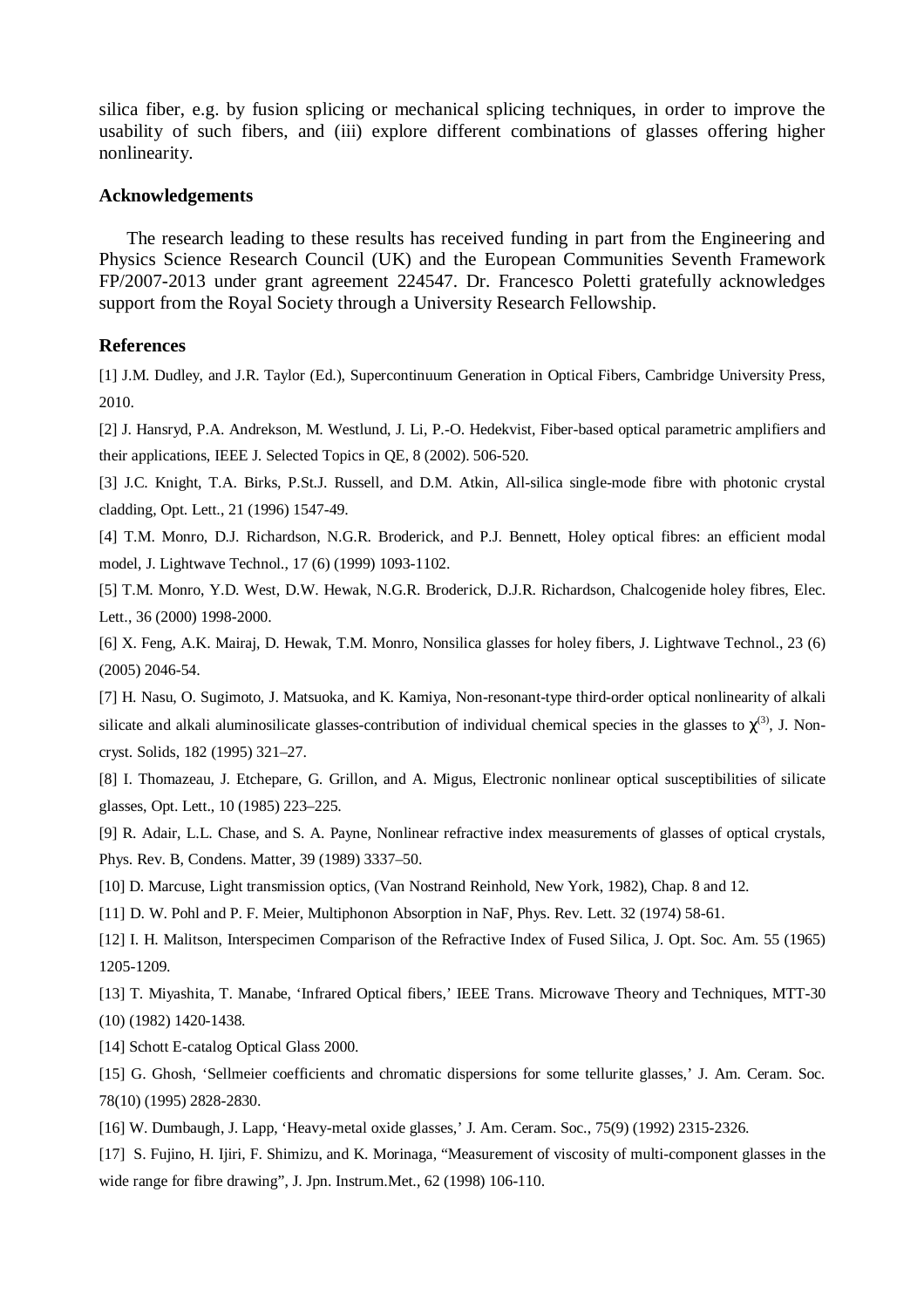[18] Friberg, S.R., and Smith P.W., Nonlinear optical glasses for ultrafast optical switches, IEEE J Quantum Electron.,. QE-23 (1987) 2089-2234.

[19] D. N. Nikogosyan, Properties of Optical and Laser-related Materials: A Handbook, (John Wiley & Sons, 1997). [20] T. M. Monro, K. M. Kiang, J. H. Lee, K. Frampton, Z. Yusoff, R. Moore, J. Tucknott, D. W. Hewak, H. N. Rutt and D. J. Richardson, "High nonlinearity extruded single-mode holey optical fibers," OFC2002 (OSA, Washington, DC, 2002), Postdeadline FA1, 1-3, (2002).

[21] V. V. R. K. Kumar, A. K. George, W. H. Reeves, J. C. Knight, P. St. J. Russell, F. G. Omenetto, and A. J. Taylor, "Extruded soft glass photonic crystal fiber for ultrabroad supercontinuum generation," Opt. Express, 10 (2002) 1520-1525.

[22] P. Petropoulos, H. Ebendorff-Heidepriem, V. Finazzi, R.C. Moore, K. Frampton, D.J. Richardson, T.M. Monro, "Highly nonlinear and anomalously dispersive lead silicate glass holey fibers," Opt. Express, 11 (2003) 3568-3573.

[23] H. Ebendorff-Heidepriem, P. Petropoulos, S. Asimakis, V. Finazzi, R.C. Moore, K. Frampton, F. Koizumi, D.J. Richardson, T.M. Monro, "Bismuth glass holey fibers with high nonlinearity," Opt. Express 12 (2004) 5082-5087.

[24] Shahraam Afshar V., Wen Qi Zhang, Heike Ebendorff-Heidepriem, and Tanya M. Monro, "Small core optical waveguides are more nonlinear than expected: experimental confirmation," Opt. Lett. 34, (2009) 3577-3579.

[25] J. Y. Y. Leong, P. Petropoulos, J. H. V. Price, H. Ebendorff-Heidepriem, S. Asimakis, R. C. Moore, K. E. Frampton, V. Finazzi, X. Feng, T. M. Monro, and D. J. Richardson, "High-nonlinearity dispersion shifted leadsilicate holey fibers for efficient 1-µm pumped supercontinuum generation," J. Lightwave Technol. 24 (2006) 183- 190.

[26] H. Ebendorff-Heidepriem, S. C. Warren-Smith, and T.M. Monro, "Suspended nanowires: Fabrication, design and characterization of fibers with nanoscale cores," Opt. Express, 17 (2009) 2646-2657.

[27] L. Dong, B. K. Thomas, and L. Fu, "Highly nonlinear silica suspended core fibers," Opt. Express, 16 (2008) 16423-16430.

[28] B. Elliott, M. Gilmore, Fiber Optic Cabling, Second Edition, (Newnes 2002) 55-56.

[29] S. Asimakis, P. Petropoulos, F. Poletti, J. Y. Y. Leong, R. C. Moore, K. E. Frampton, X. Feng, W. H. Loh, and D. J. Richardson, "Towards efficient and broadband four-wave-mixing using short-length dispersion tailored lead silicate holey fibers," Opt. Express 15 (2007) 596-601.

[30] K. Inoue, Experimental study on channel crosstalk due to fiber four-wave mixing around the zero-dispersion wavelength, J. Lightwave Technology, 12(6) (1994) 1023-1028.

[31] J.Y.Y. Leong, S. Asimakis, F.Poletti, P.Petropoulos, X. Feng, R.C.Moore, K.E.Frampton, T.M.Monro, H.Ebendorff-Heidepriem, W.H.Loh, D.J.Richardson, Towards zero dispersion highly nonlinear lead silicate glass holey fibres at 1550nm by structured-element-stacking, ECOC 2005 Glasgow 25-29 Sep 2005 Th4.4.5 (Postdeadline) [32] Francesco Poletti, Kentaro Furusawa, Zulfadzli Yusoff, Neil G. R. Broderick, and David J. Richardson, Nonlinear tapered holey fibers with high stimulated Brillouin scattering threshold and controlled dispersion, J. Opt. Soc. Am. B, 24(9) (2007) 2185-2194.

[33] F. Poletti, V. Finazzi, T. M. Monro, N. G. R. Broderick, V. Tse, and D. J. Richardson, "Inverse design and fabrication tolerances of ultra-flattened dispersion holey fibers," Opt. Express 13 (2005) 3728-3736.

[34] H. Ebendorff-Heidepriem and T.M. Monro, Extrusion of complex preforms for microstructured optical fibers, Opt. Express, 15(23) (2007) 15086-15092.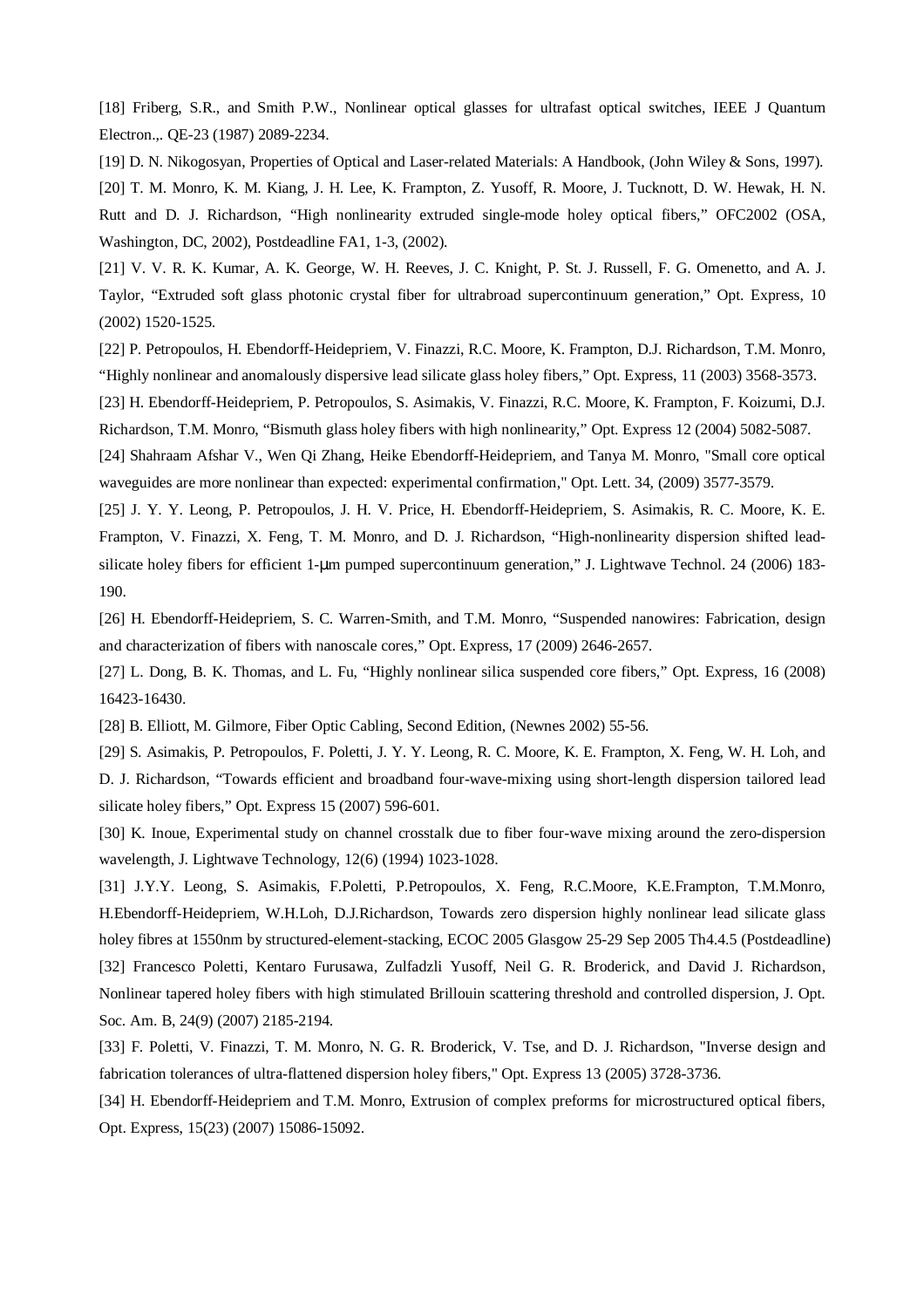[35] X.Feng, A.Camerlingo, F.Poletti, P.Petropoulos, K.E.Frampton, N.M.White, C.J.Oton, W.H.Loh, D.J.Richardson, Highly nonlinear non-silica glass microstructured optical fibers with near-zero dispersion slope for 1.55 micron applications, CLEO/Europe-EQEC 2009 Munich 14-19 Jun 2009 CE3.4

[36] A. Boskovic, S. V. Chernikov, J. R. Taylor, L. Gruner-Nielsen, and O. A. Levring, "Direct continuouswave measurement of  $n_2$  in various types of telecommunication fiber at 1.55 $\mu$ m," Opt. Lett. 21, (1996) 1966-1968.

[37] X. Feng, T. M. Monro, P. Petropoulos, V. Finazzi, D. Hewak, "Solid microstructured optical fiber," Opt. Express, 11(18) (2003) 2225-30.

[38] X. Feng, T. M. Monro, P. Petropoulos, V. Finazzi, D. J. Richardson, "Extruded single-mode high-index-core one-dimensional microstructured optical fiber with high index-contrast for highly nonlinear optical devices," Appl. Phys. Lett. 87, (2005) 81110.

[39] X. Feng, F. Poletti, A. Camerlingo, F. Parmigiani, P. Horak, P. Petropoulos, W.H. Loh, and D. J. Richardson, Dispersion-shifted all-solid high index-contrast microstructured optical fiber for nonlinear applications at 1.55µm, Opt. Express 17(22) (2009) 20249-20255.

[40] T. Hasegawa, T. Nagashima, N. Sugimoto, "Determination of nonlinear coefficient and group-velocity dispersion of bismuth-based high nonlinear optical fiber by four-wave-mixing," Opt. Commun., 281, (2008) 782- 787.

[41] A. W. Snyder, and J. D. Love, Optical waveguide theory (Chapman and Hall, London ; New York, 1983).

[42] X. Feng, G. M. Ponzo, F. Poletti, A. Camerlingo, F. Parmigiani, M. N. Petrovich, P. Petropoulos, N. M.White, W. H. Loh, D. J. Richardson, A Single-mode, High Index-contrast, Lead Silicate Glass Fibre with High Nonlinearity, Broadband Near-zero Dispersion at Telecommunication Wavelengths, submitted to ECOC 2010.

[43] T. Miya, K. Okamoto, Y. Ohmori, and Y. Sasaki, Fabrication of Low Dispersion Single-Mode Fibers Over a Wide Spectral Range, IEEE J. Quan. Electron., QE-17(6) (1981) 858-861.

[44] H. Shang, Chromatic dispersion measurement by white-light interferometry on metre-length single-mode optical fibres, Electron. Lett. 17(17) (1981) 603–605.

[45] A.Camerlingo, F.Parmigiani, X.Feng, F.Poletti, P.Horak, W.H.Loh, P.Petropoulos, D.J.Richardson, Multichannel wavelength conversion of 40 Gbit/s NRZ DPSK signals in a highly nonlinear dispersion flattened lead silicate fibre, Nonlinear Photonics 2010 Karlsruhe Germany 21-24 Jun 2010, NThA3.

[46] A. Camerlingo, F. Parmigiani, R. Slavik, X. Feng, F. Poletti, P. Horak, W. H. Loh, P. Petropoulos, D. J. Richardson, Generation of ultra-high repetition rate pulses in a highly nonlinear dispersion-tailored compound glass fibre, IEEE Summer Topical 2010, Cancun, Mexico, 19-21 Jul 2010, WC4.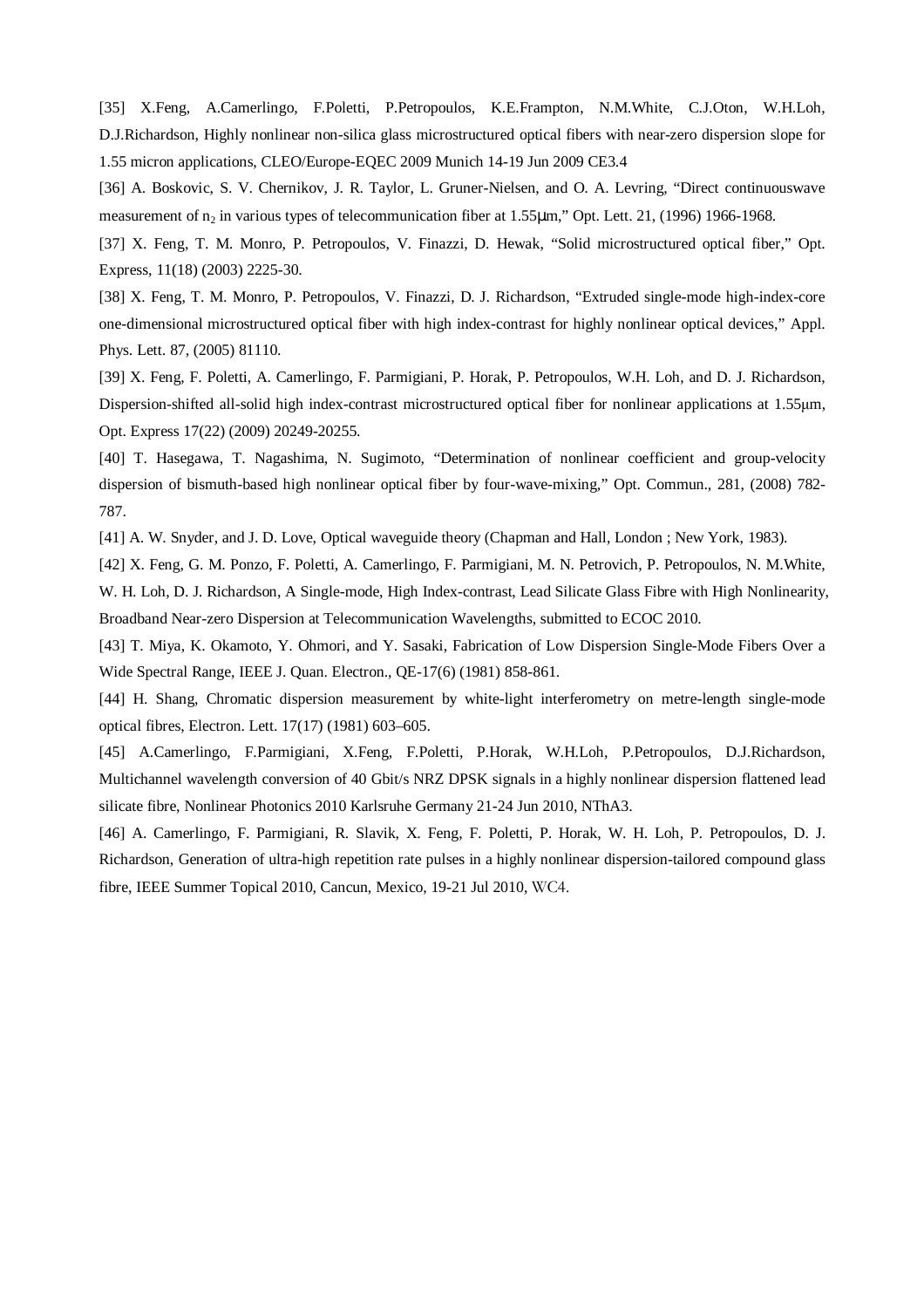

**Xian Feng** was born in Hangzhou, China. He received his Doctor of Engineering, majoring in Material Science, from Shanghai Institute of Optics & Fine Mechanics, Chinese Academy of Sciences in 1999. He joined the soft-glass group of Optoelectronics Research Centre, University of Southampton in 2001, after the experience as the post-doctoral researcher in Kyoto University, Japan and Rutgers, The State University of New Jersey. His current research interests include the fabrication and the applications of microstructured specialty optical fibers based on non-silica optical glasses.



**Francesco Poletti** graduated with honours in Electronics Engineering at the University of Parma (Italy) in 2000. From 2000 to 2003 he worked on the design of optical telecoms networks at Marconi Communications (Italy and UK), and in 2007 he obtained a PhD in optoelectronics from the Optoelectronics Research Centre, University of Southampton (UK) for research on the direct and inverse design of microstructured optical fibers. His research, supported by a Royal Society University Research Fellowship, currently focuses on the study of micro and nano-structured optical waveguides, on the modeling of photonic bandgap structures, nonlinear optical processes in gas, liquid and semiconductor filled holey fibers, and on inverse electromagnetic problems.



**Angela Camerlingo** was born in Naples, Italy. She graduated with honours in Electronics Engineering at the Second University of Naples in 2005. From January 2006 to July 2006 she worked at the Department of Electrical Engineering and Information Technology, Second University of Naples. Her research included the development of optical-fiber based pressure sensors. In October 2006 she joined the Optoelectronics Research Centre, University of Southampton, (UK), where she is currently working towards her Ph.D. degree in optical communication systems. Her current research interests include the development of optical fiber technologies and their applications for highly nonlinear systems.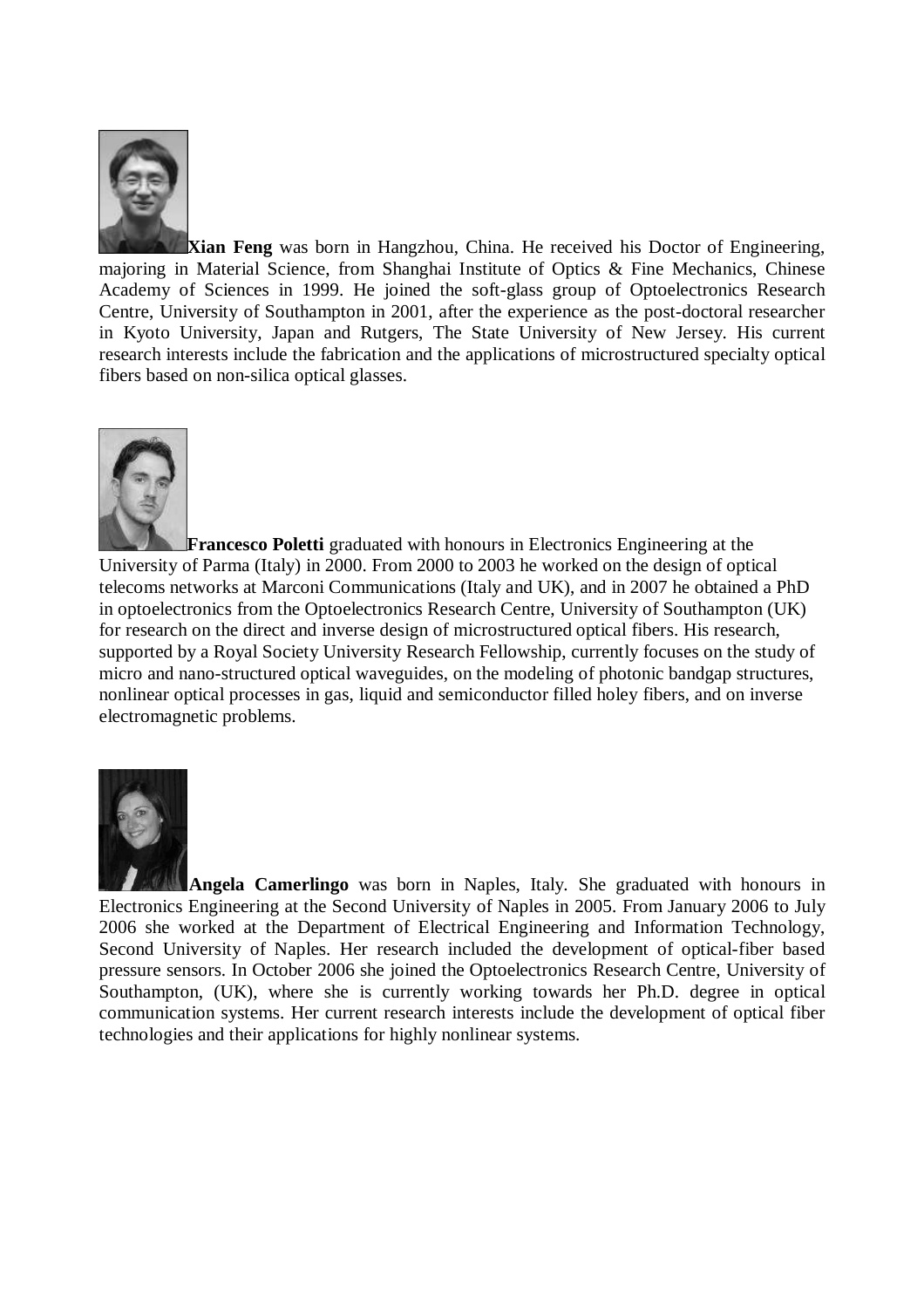

**Francesca Parmigiani** was born in Milan, Italy. She graduated with honours in Electronic Engineering at Politecnico di Milano, Milano, Italy, in 2002, and received the Ph.D. degree in optical communication systems at the Optoelectronics Research Centre (ORC), University of Southampton, Southampton, U.K in 2006. She is currently a Research Fellow at the ORC. In April 2010 she was awarded a prestigious Postdoctoral Research Fellowships from the Royal Academy of Engineering, in support of her research on the combination of all-optical signal processing and advanced modulation formats. Her research interests include ultra-fast alloptical sampling techniques, pulse shaping using specialized fiber Bragg gratings, all-optical nonlinear processing and switches mainly in optical fibers, as well as advanced modulation formats. Dr Parmigiani is a member of the Optical Society of America (OSA).



**Periklis Petropoulos** was born in Patras, Greece. He graduated from the Department of Electrical Engineering and Information Technology, University of Patras, in 1995, received the M.Sc. degree in communications engineering from the University of Manchester Institute of Science and Technology, Manchester, U.K., in 1996, and the Ph.D. degree in optical telecommunications from the Optoelectronics Research Centre (ORC), University of Southampton, Southampton, U.K. in 2000. His research interests include all-optical processing and switching in optical fibers; pulse manipulation for optical communications using fiber Bragg gratings, including applications in optical correlation systems for the implementation of optical code division multiple access and optical packet switched systems; silica and compound glass holey fibers and their nonlinear applications; and fiber lasers. His research has produced more than 240 papers in journals and conferences in the field of optical physics and optical communications. He is currently a Reader at the ORC.



**Peter Horak** obtained a MSc degree in theoretical physics in 1993 and a PhD degree in theoretical quantum optics in 1997 from the University of Innsbruck, Austria. He held research positions at the University of Innsbruck, at the Ecole Normale Superieure in Paris, France, and at the University of Strathclyde in Glasgow, UK, before joining the ORC in 2001 where he is now a Senior Research Fellow. He heads the Computational Nonlinear Optics group at the ORC, focusing on theory and modeling of nonlinear and quantum optical systems. He currently holds a Research Council UK Academic Fellowship.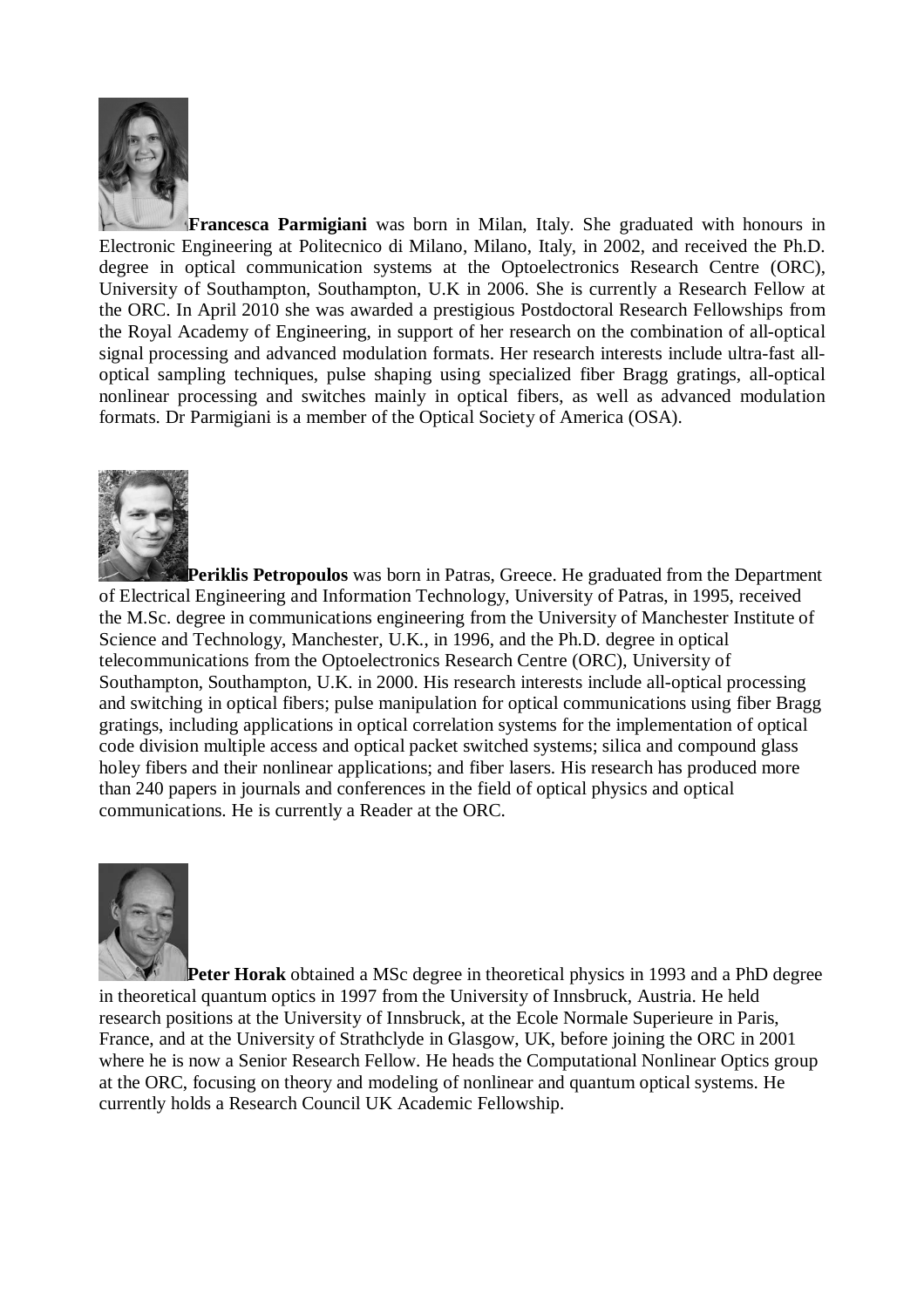

**Giorgio M. Ponzo** was born in Tourin, Italy. He received a BSc degree (2006) and a MSc degree (2008) with honors in electronic engineering from the University of Palermo, Italy. He worked on the development of a DC/DC converter for VRM applications at ST Microelectronics (STM), Catania, Italy, for four months during his BSc degree thesis, and on the development of an innovative DC/DC converter for telecom applications, at Texas Instrument (TI), Freising, Germany, for six months during his MSc degree thesis. In 2008 he held a research position at University of Palermo working on high efficient DC/DC conversion. From the end of 2009 he is a Ph.D student at the Optoelectronics Research Centre (ORC), Southampton, UK. His research currently focuses on the development and characterization of microstructured optical fibers for several applications.



**Marco Petrovich** received a 'Laurea' degree in experimental Solid State Physics from the University of Padua, Italy in 1998 and a PhD in Optoelectronics from the University of Southampton in 2003, for work on the fabrication of chalcogenide fibers based on gallium lanthanum sulphide glass. In 1999 was a research assistant at the INFM MDM Labs working on characterisation thin insulator and conductive layers for MOS technology. He currently holds a position as Senior Research Fellow at the ORC, which he joined as a research staff in 2003. His research interests encompass fiber fabrication technologies, the development of novel silica, non silica and composite microstructured fibers, and the application of such fibers for nonlinear optics, novel laser sources, gas sensing and spectroscopy. He has authored or co-authored over 80 journal and conference papers. Dr Petrovich is a member of the Optical Society of America.



**Wei H. Loh** obtained his PhD in Electrical Engineering from Cornell University, NY. From 1991 to 1997, he was with the Optoelectronics Research Centre at University of Southampton. As a Senior Research Fellow working on application-specific fiber-optic devices, he made pioneering contributions to the design and fabrication of fiber Bragg gratings , dispersion compensation , semiconductor saturable absorbers for short pulse fiber lasers and soliton transmission, rare earth-doped fiber laser dynamics , distributed feedback fiber lasers and fiber laser phase noise . From 1997-2003, he worked in industry with various companies. From 1997-1998, he was with QPS Technology/Bragg Photonics (Montreal), where he oversaw the R&D program for the commercialisation of fiber Bragg gratings and grating array sensors for both the telecommunications and oil sensing industries. At the end of 1998, he joined E-Tek Dynamics (San Jose), which then merged with JDS Uniphase to become the largest optical component vendor in the global marketplace. As Director for New Product Development at JDSU, he oversaw the new product development programme at its Silicon Valley site in San Jose,